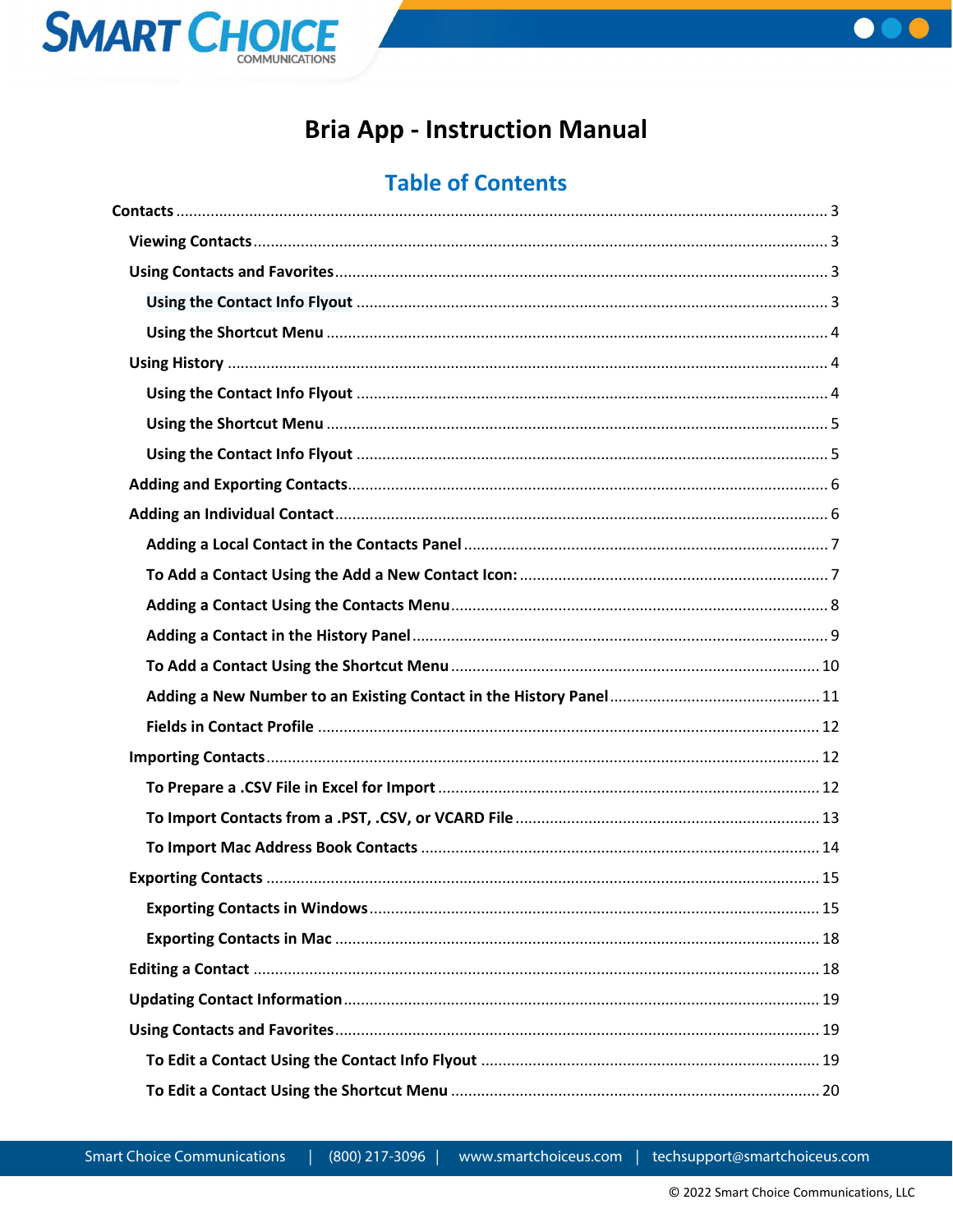



| To Add and Remove Contacts from Multiple Groups Using the Contact Profile  27 |  |
|-------------------------------------------------------------------------------|--|
|                                                                               |  |
|                                                                               |  |
|                                                                               |  |
|                                                                               |  |
|                                                                               |  |
|                                                                               |  |
|                                                                               |  |
|                                                                               |  |
|                                                                               |  |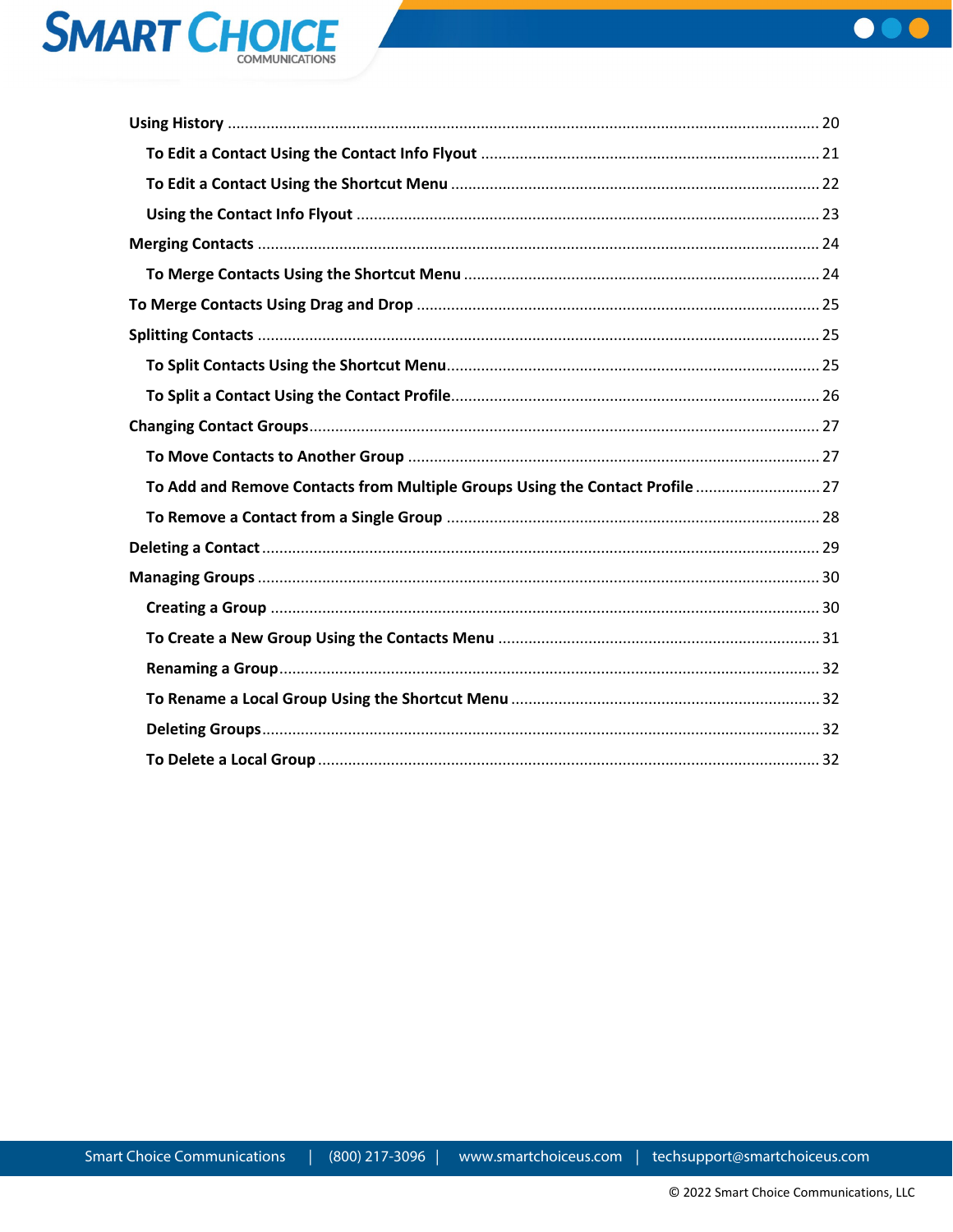



## **Contacts**

## <span id="page-2-1"></span><span id="page-2-0"></span>**Viewing Contacts**

Bria stores your contacts for you. These contacts may be contacts you have added using Bria, they can be contacts that are synched with your Outlook or G-Suite account, or they can be a special contact group of your team members. G-Suite contacts have  $\bullet$  on them as an identifier.

Contacts are organized in groups in **List of contacts** (Windows) or **Contacts** (Mac) — referred to as **Contacts**. You will see a pre-defined group of your team members. Each contact is shown with presence information (if available) and icons for single-click calling and messaging.

Presence and messaging are not available for G-Suite contacts.

If the **Contacts** or **Favorites** tabs are not showing, click **Show Contacts** or **Show Favorites** on the **View** menu.

## <span id="page-2-2"></span>**Using Contacts and Favorites**

In **Contacts** or **Favorites**, you can open the **Contact Info** flyout, or open the **Contact Profile** (Windows) or the **Contact Editor** (Mac) for more contact details.

**Important Note:** You cannot open the Contact Profile (Windows) or the Contact Editor (Mac) for G-Suite contacts and team members. Contact information is displayed on the contact flyout. You can open the contact flyout from the Contacts, Favorites, or History tab.

## <span id="page-2-3"></span>**Using the Contact Info Flyout**

- 1. Click on a contact in **Contacts** or **Favorites.** A **Contact Info** flyout appears with contact information.
- 2. Click **Profile** if you want to see more information on a local contact.



Bria displays the **Contact Profile** (Windows) or the **Contact Editor** (Mac.)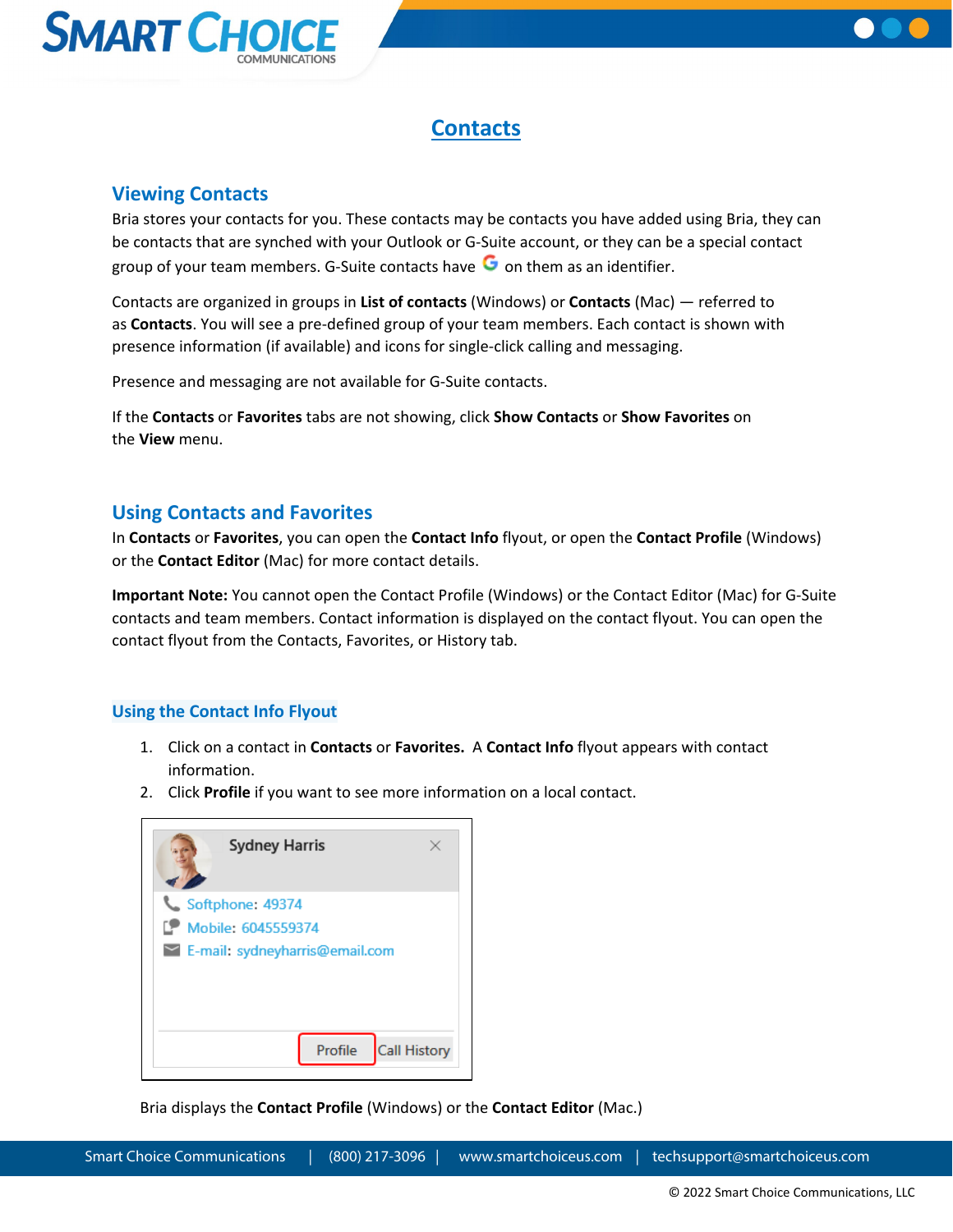



## <span id="page-3-0"></span>**Using the Shortcut Menu**

**1.** Right-click (Windows) or CTRL + click (Mac) on a contact in **Contacts** or **Favorites** and select **Edit Profile** (Windows) **or View/Edit Profile (Mac).**



Bria displays the **Contact Profile.**

## <span id="page-3-1"></span>**Using History**

In History, you can open to Contact Info flyout to view the contact information. Open the **Contact Profile** (Windows) or the **Contact Editor** (Mac) for more contact details.

## <span id="page-3-2"></span>**Using the Contact Info Flyout**

1. Click on a **History** group to expand the group entry.

| Sophie Lamont (4)<br>49376 |          |
|----------------------------|----------|
| <b>Voice Call</b>          | Today    |
| 4 m 21 s                   | 10:30 AM |
| <b>Voice Call</b>          | Today    |
| 25m5s                      | 10:21 AM |
| Video Call                 | Today    |
| 3 m 27 s                   | 10:14 AM |
| Voice Call                 | Today    |
| 0 s                        | 10:13 AM |

2. Click on **Contact Info**. A **Contact Info** flyout appears with contact information.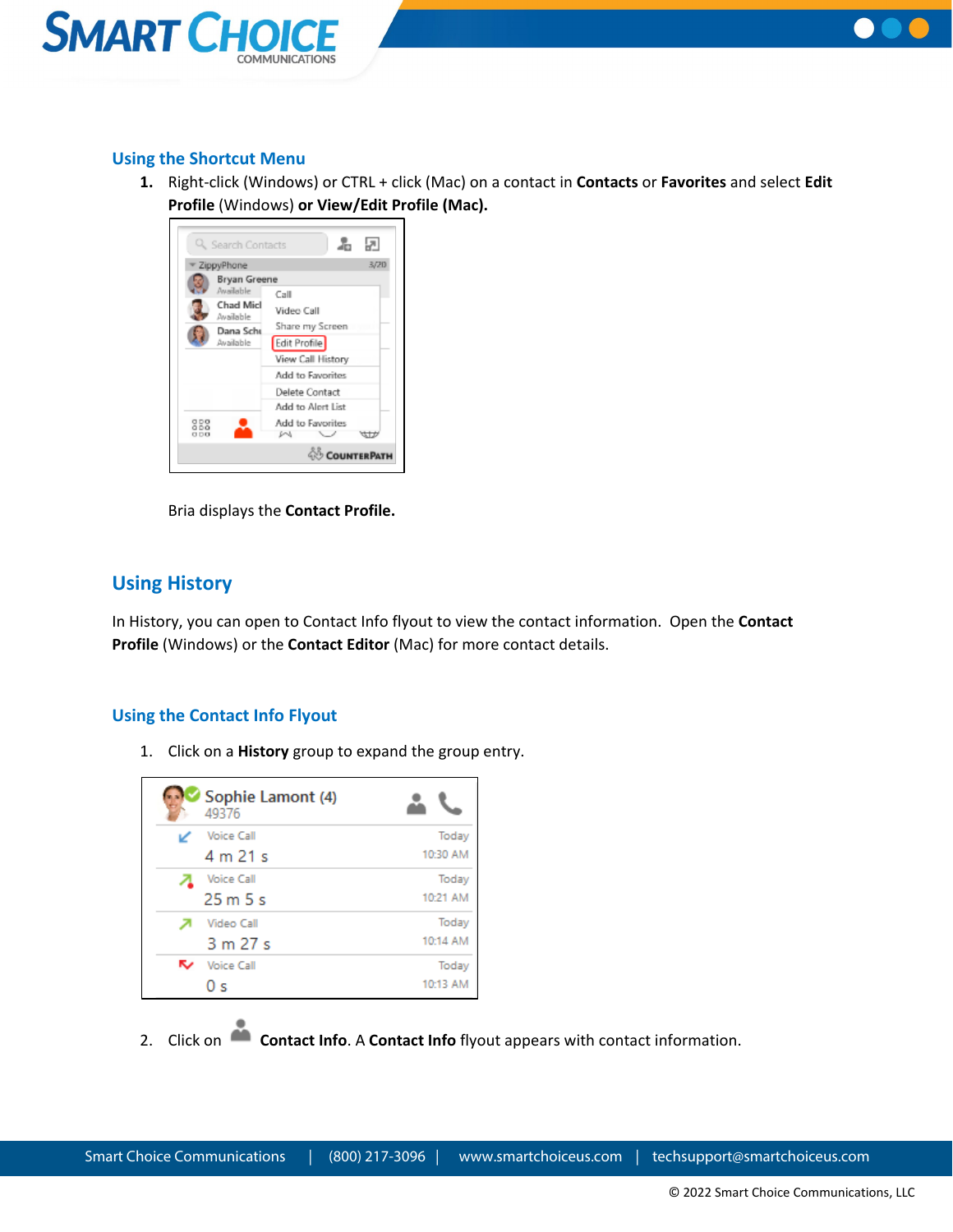



3. Click **Profile** if you want to see more information for a local contact



Bria displays the **Contact Profile** (Windows) or the **Contact Editor** (Mac).

### <span id="page-4-0"></span>**Using the Shortcut Menu**

- 1. Right-click (Windows) or CTRL + click (Mac) on a call group or the heading of an expanded call group.
- 2. Click **Edit Contact** (Windows) or **Edit Contact Profile** (Mac).



Bria displays the **Contact Profile** (Windows) or the **Contact Editor** (Mac).

### <span id="page-4-1"></span>**Using the Contact Info Flyout**

- 1. With the **All** or **Chat Room** filter applied, click on the chat room in the conversation list.
- 2. Click **Members** in the chat room header. The number indicates the number of members in the room.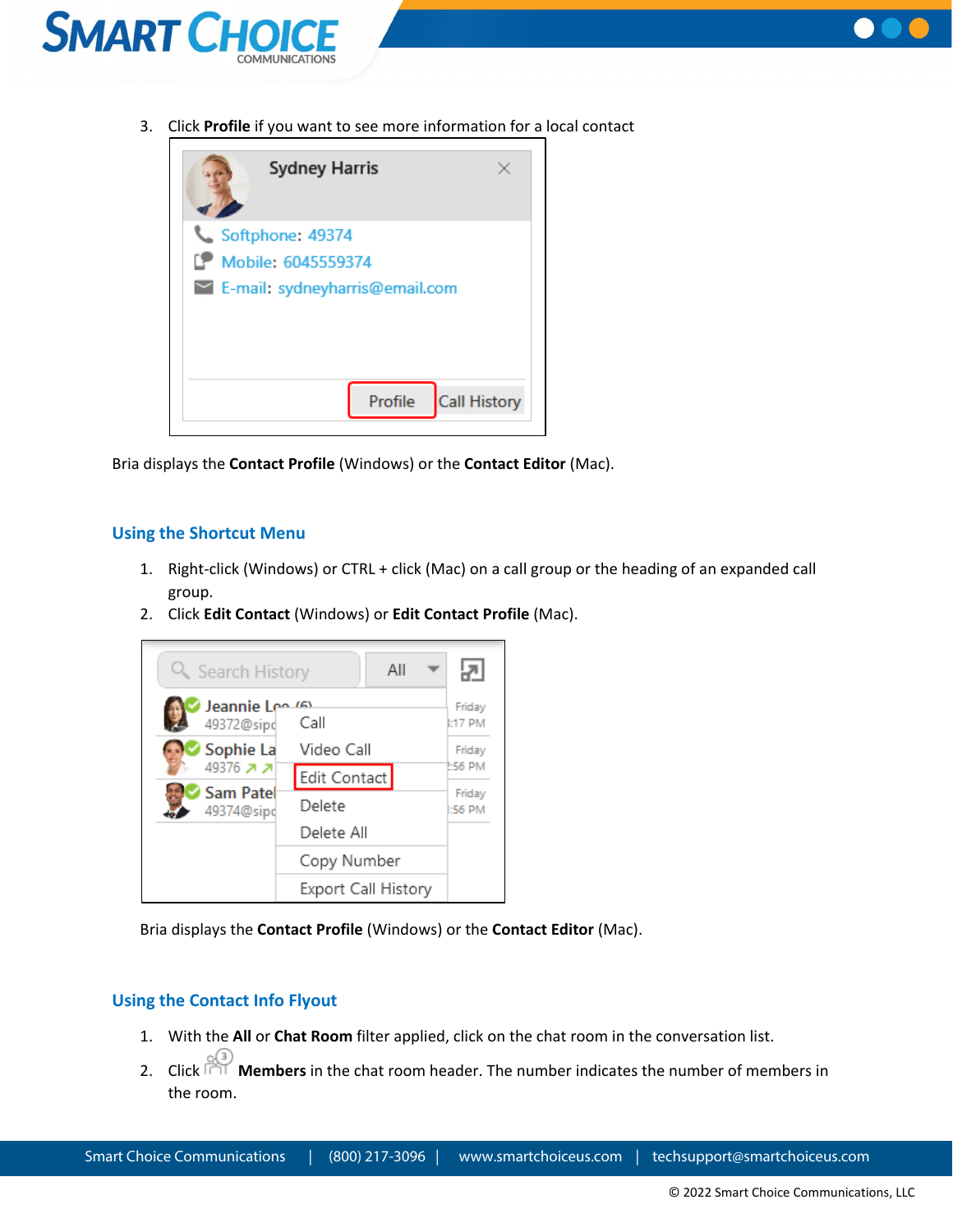



The members list opens in the chat room panel.

3. Click on the contact's avatar. The **Contact Info** flyout opens.



Bria displays the **Contact Profile** (Windows) or the **Contact Editor** (Mac).

## <span id="page-5-0"></span>**Adding and Exporting Contacts**

For each contact you communicate with, you can save their information as an entry in the contacts list. These contacts are added individually or by importing multiple contacts from another source. You can also export your contacts to a .csv file, a vCard file, or a .pst file.

When you first install Bria, and at any time in the future, you may want to populate the contacts from an external source such as a file of contacts in your Outlook address book.

You can populate the contacts in these ways:

## <span id="page-5-1"></span>**Adding an Individual Contact**

You can add local contacts individually in the Contacts panel, using the Contacts menu and in the History panel. If your G-Suite account is added to Bria, Bria displays two types of contact – local contacts and G-Suite contacts. G-Suite contacts have  $\bullet$  on them as an identifier. G-Suite contacts are added automatically when you add your G-Suite account. G-Suite contacts are read-only.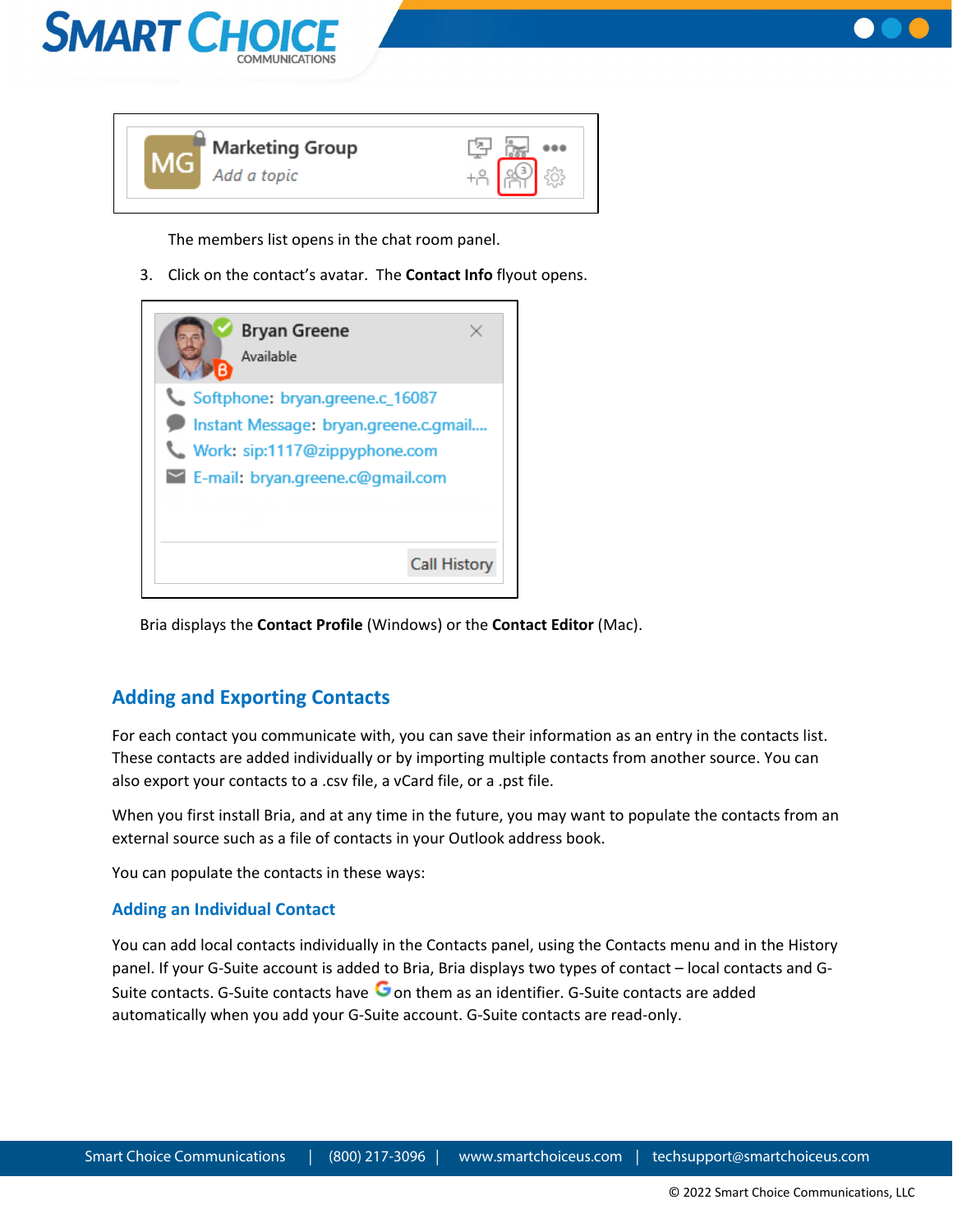



## <span id="page-6-0"></span>**Adding a Local Contact in the Contacts Panel**

Use Add a new contact or the shortcut menu to add an individual contact from the Contacts panel.

### <span id="page-6-1"></span>**To Add a Contact Using the Add a New Contact Icon:**

1. On the Contacts panel, click  $\overline{A}$  Add a new contact.



The Contact Profile (Windows) or the Contact Editor (Mac) window appears.

2. Use the Group drop-down arrow to select the group or groups that you want a contact to belong to.

| Contact Profile |                   |                            |     | × |
|-----------------|-------------------|----------------------------|-----|---|
|                 |                   | Primary presence: None     |     |   |
|                 | Group: Friends    | Primary phone number: None |     |   |
|                 | <b>Buddies</b>    |                            |     |   |
| Contact         | Counterpath Users |                            |     | ۸ |
|                 | Family            | Softphone                  |     |   |
|                 | $\vee$ Friends    |                            | Add |   |
| *Display name:  | Work              |                            |     |   |

3. Use the drop down list to select the type of information you want to add, type the information, and click Add (Windows) or the Add number icon (Mac).

| Contact        |                 | $\ddot{\phantom{1}}$ |
|----------------|-----------------|----------------------|
|                | Softphone       |                      |
|                | Softphone       | Add                  |
|                | Instant Message |                      |
| *Display name: | Home            |                      |
| First name:    | Work            |                      |
|                | Mobile          |                      |
| Last name:     | E-mail          |                      |
|                | Website         | Remove               |
|                | Fax             |                      |
|                | Other           | OK<br>Cancel         |

4. Complete the Display name (required on Windows).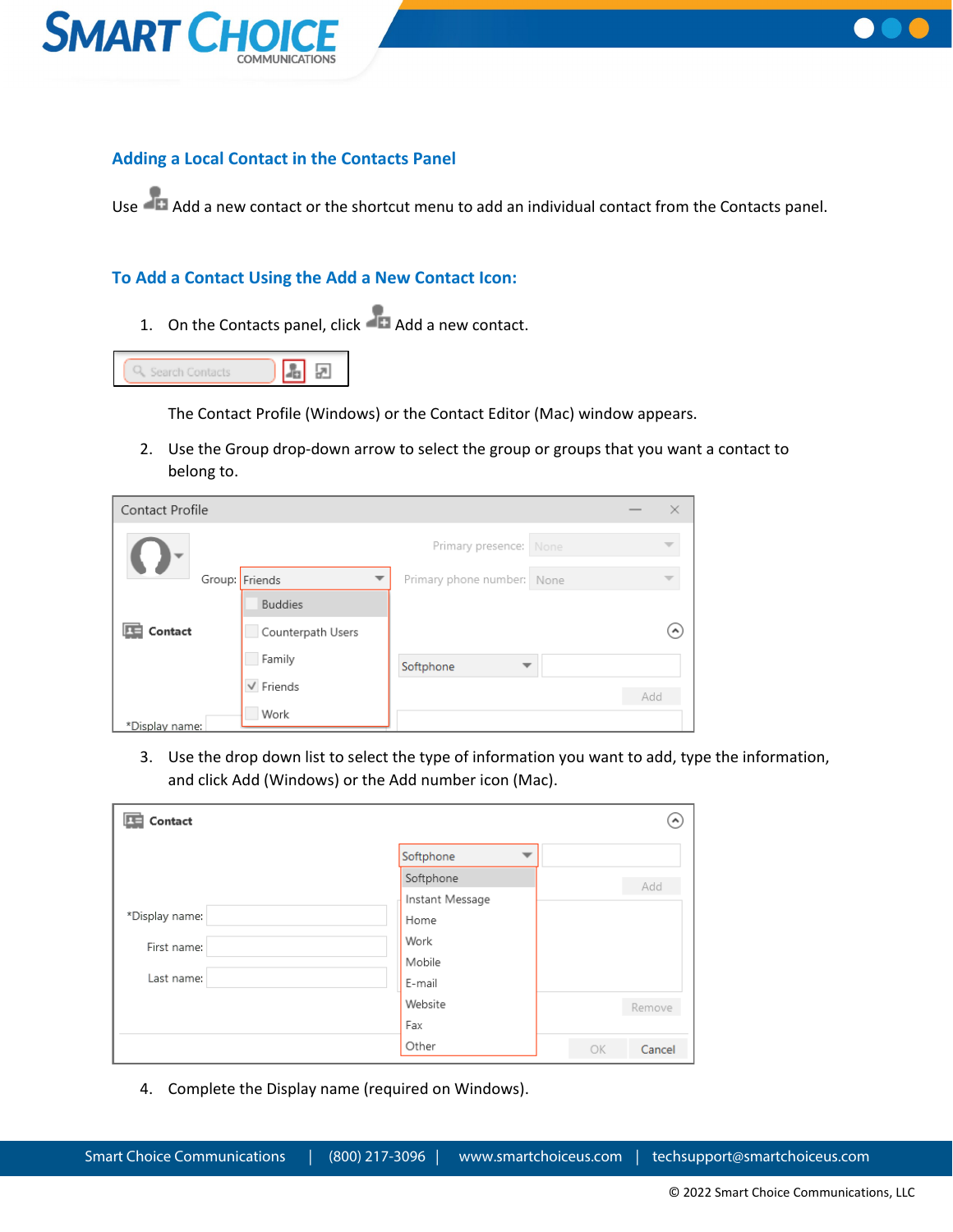



- 5. Complete any other fields you want to include with the contact.
- 6. Click OK.

The contact is added to Bria.

#### **To add a contact using the shortcut menu:**

1. Right-click (Windows) or CTRL+click (Mac) on a group and click Add Contact to Group. The Contact Profile (Windows) or the Contact Editor (Mac) window opens.



2. Use the drop down list to select the type of information you want to add, type the information, and click Add (Windows) or the Add number icon (Mac).

| Contact        |                 |    | $\blacktriangle$ |
|----------------|-----------------|----|------------------|
|                | Softphone<br>▼  |    |                  |
|                | Softphone       |    | Add              |
|                | Instant Message |    |                  |
| *Display name: | Home            |    |                  |
| First name:    | Work            |    |                  |
|                | Mobile          |    |                  |
| Last name:     | E-mail          |    |                  |
|                | Website         |    | Remove           |
|                | Fax             |    |                  |
|                | Other           | OK | Cancel           |

- 3. Complete the Display name (required on Windows).
- 4. Complete any other fields you want to include with the contact.
- 5. Click OK.

The contact is added to Bria.

### <span id="page-7-0"></span>**Adding a Contact Using the Contacts Menu**

You can add contacts to Bria using the Contacts menu on the menu bar.

1. Click Add Contact on the Contacts menu.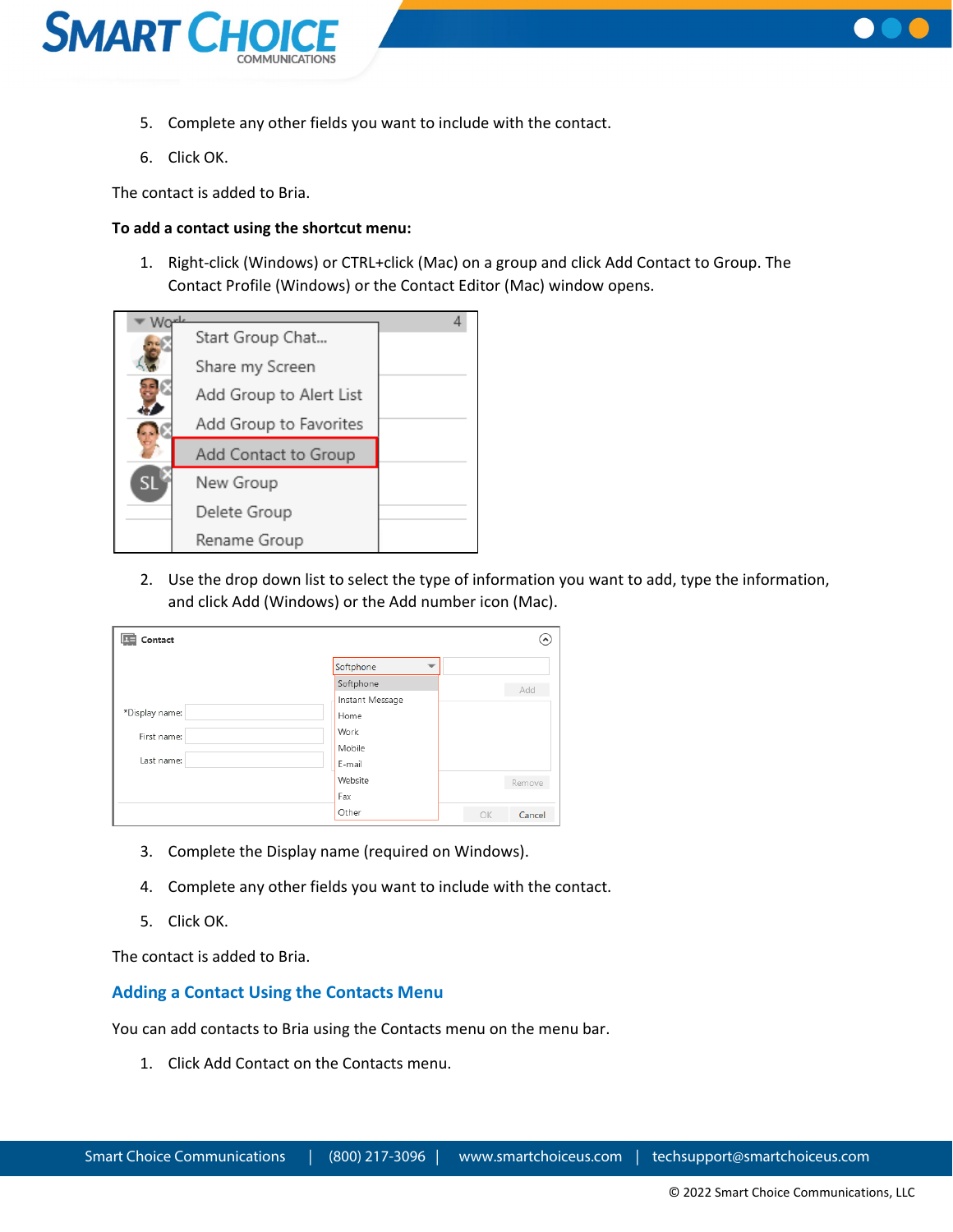



| Contact Profile |                     |                            |     | ×          |
|-----------------|---------------------|----------------------------|-----|------------|
|                 |                     | Primary presence: None     |     |            |
|                 | Group: Friends<br>▼ | Primary phone number: None |     |            |
|                 | <b>Buddies</b>      |                            |     |            |
| Contact         | Counterpath Users   |                            |     | $(\wedge)$ |
|                 | Family              | Softphone                  |     |            |
|                 | $\vee$ Friends      |                            | Add |            |
| *Display name:  | Work                |                            |     |            |

- 3. Complete the Display name (required on Windows).
- 4. Complete any other fields you want to include with the contact.
- 5. Click OK.

The contact is added to Bria.

#### <span id="page-8-0"></span>**Adding a Contact in the History Panel**

Add an unknown number to a new or existing contact from History.

## **[To add a contact using Add this person to your contact list:](https://docs.counterpath.com/docs/DeskUG/clients/UserGuides/Desktop/contacts/deskAddIndividualContact.htm)**

1. Click on a History group with the caller ID Unknown. The History group expands.



2. Click Add this person to your contact list.



The Contact Profile (Windows) or the Contact Editor (Mac) opens.

3. Use the Group drop-down arrow to select the group or groups that you want a contact to belong to.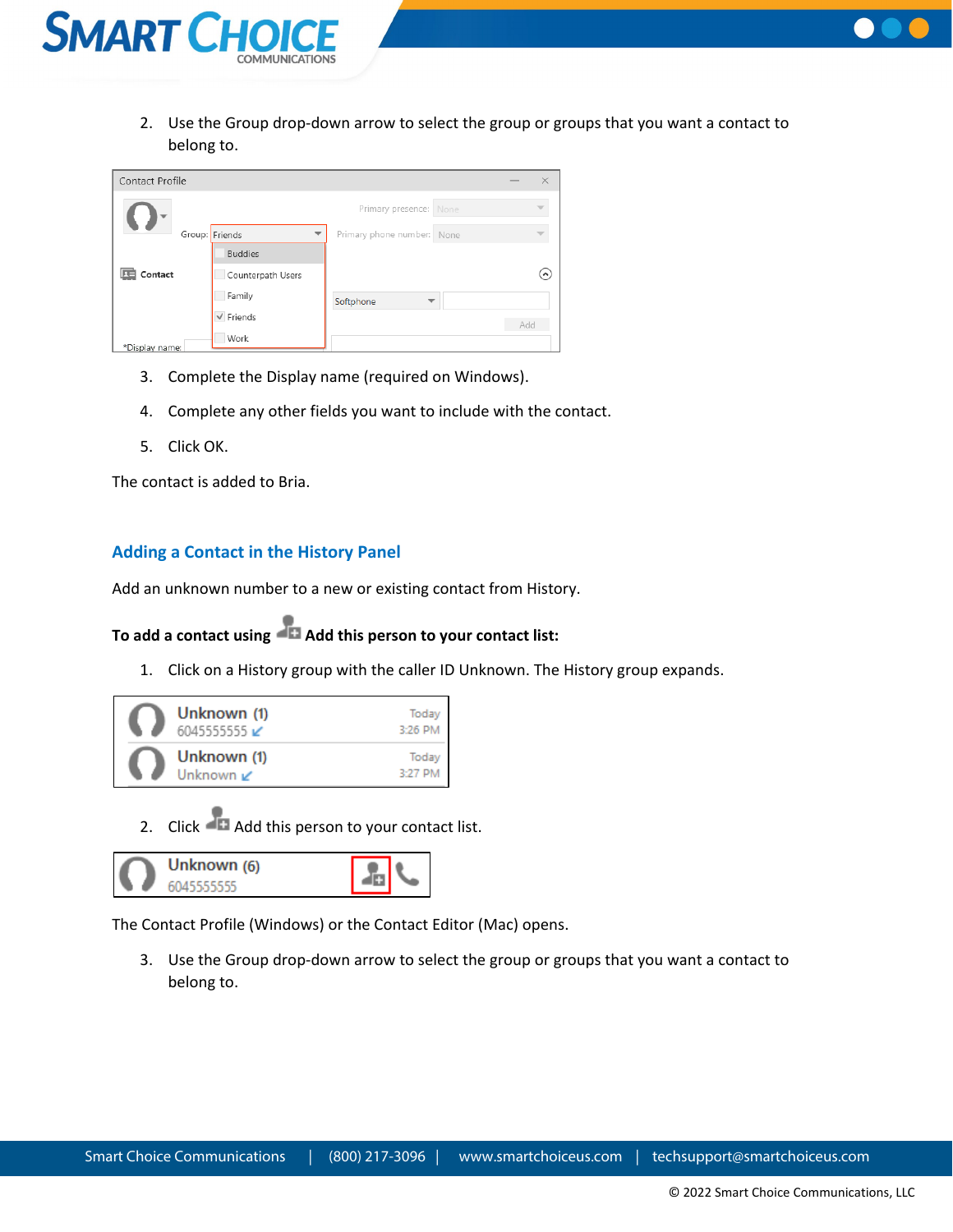



| Contact Profile |                     |                            |     | ×                                    |
|-----------------|---------------------|----------------------------|-----|--------------------------------------|
|                 |                     | Primary presence: None     |     |                                      |
|                 | Group: Friends<br>᠊ | Primary phone number: None |     |                                      |
|                 | <b>Buddies</b>      |                            |     |                                      |
| Contact         | Counterpath Users   |                            |     | $\left( \boldsymbol{\wedge} \right)$ |
|                 | Family              | Softphone                  |     |                                      |
|                 | $\sqrt{}$ Friends   |                            | Add |                                      |
| *Display name:  | Work                |                            |     |                                      |

4. Use the drop down list to select the type of information you want to add, type the information, and click Add (Windows) or the Add number icon (Mac).

| Contact        |                 | ᄾ            |
|----------------|-----------------|--------------|
|                | Softphone       |              |
|                | Softphone       | Add          |
|                | Instant Message |              |
| *Display name: | Home            |              |
| First name:    | Work            |              |
|                | Mobile          |              |
| Last name:     | E-mail          |              |
|                | Website         | Remove       |
|                | Fax             |              |
|                | Other           | OK<br>Cancel |

- 5. Complete the Display name (required on Windows) and any other fields you want to include with the contact.
- 6. Click OK.

The contact is added to Bria.

### <span id="page-9-0"></span>**To Add a Contact Using the Shortcut Menu**

Right-click (Windows) or CTRL+click (Mac) on the **History** entry with the caller ID **Unknown** and click **Create Contacts.**

| Q Search History                          | All                    |
|-------------------------------------------|------------------------|
| Unknown (10)                              |                        |
| Call<br>Video Call                        | 2021-02-03<br>3:47 PM  |
| Create Contact                            | 2021-02-03             |
| Update Existing                           | \$55,994               |
| Delete<br>Delete All                      | 2021-02-02<br>12:02 PM |
| Copy Number                               | 2021-01-20<br>11:05 AM |
| ۰<br>Export Call History<br>$\Box$<br>OUU |                        |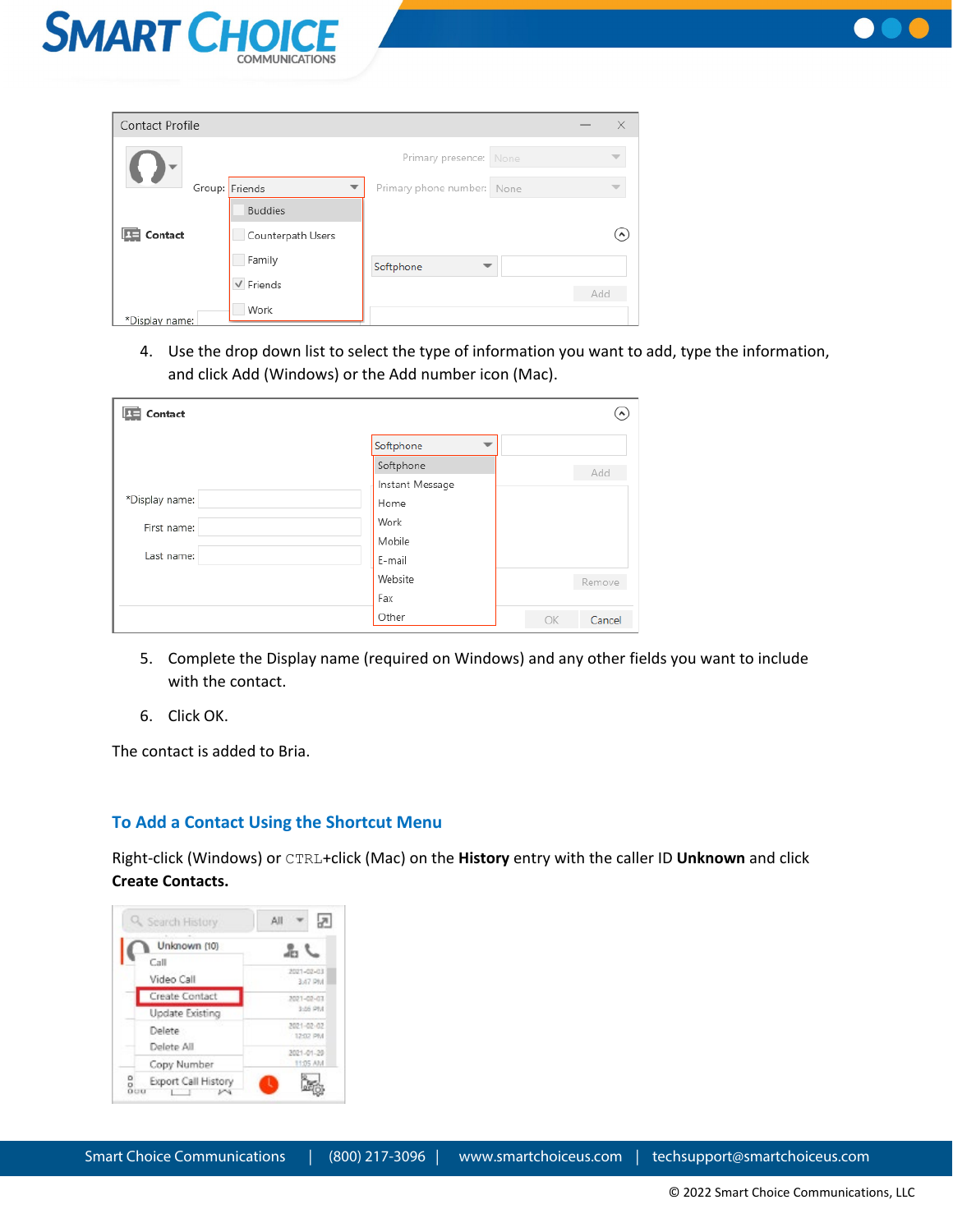



The **Contact Profile** (Windows) or the **Contact Editor** (Mac) opens.

Use the **Group** drop-down arrow to select the group or groups that you want a contact to belong to.

| Contact Profile |                   |                            | ×        |
|-----------------|-------------------|----------------------------|----------|
|                 |                   | Primary presence: Titime   |          |
|                 | Group: Friends    | Primary phone number: None |          |
|                 | <b>Budden</b>     |                            |          |
| Contact         | Counterpath Users |                            | $^{(n)}$ |
|                 | Family            | Softphone<br>٠             |          |
|                 | V Friends         |                            |          |
| Esplay name     | Work              |                            |          |

Use the drop down list to select the type of information you want to add, type the information, and click **Add** (Windows) or the **Add number** icon (Mac).

| Contact                 |                                       | $(\kappa)$          |
|-------------------------|---------------------------------------|---------------------|
|                         | Softphone<br>$\overline{\phantom{a}}$ |                     |
|                         | Sattphone                             | Add                 |
|                         | Instant Message                       |                     |
| "Display name:          | Horne                                 |                     |
| First name:             | <b>Work</b>                           |                     |
|                         | Mobile                                |                     |
| Last name:<br>,,,,,,,,, | E-mail                                |                     |
|                         | Website                               | Ramove              |
|                         | Fax:                                  |                     |
|                         | Other                                 | <b>CK</b><br>Cancel |

Complete the **Display name**(required on Windows) and any other fields you want to include with the contact.

Click **OK**.

The contact is added to Bria.

### <span id="page-10-0"></span>**Adding a New Number to an Existing Contact in the History Panel**

1. Right-click (Windows) or CTRL+click (Mac) on the **History** entry with the caller ID **Unknown** and click **Update Existing.**



The **Find Contacts** dialog opens.

- 2. Choose a contact you want to add this number to.
- 3. The **Contact Profile** (Windows) or the **Contact Editor** (Mac) opens.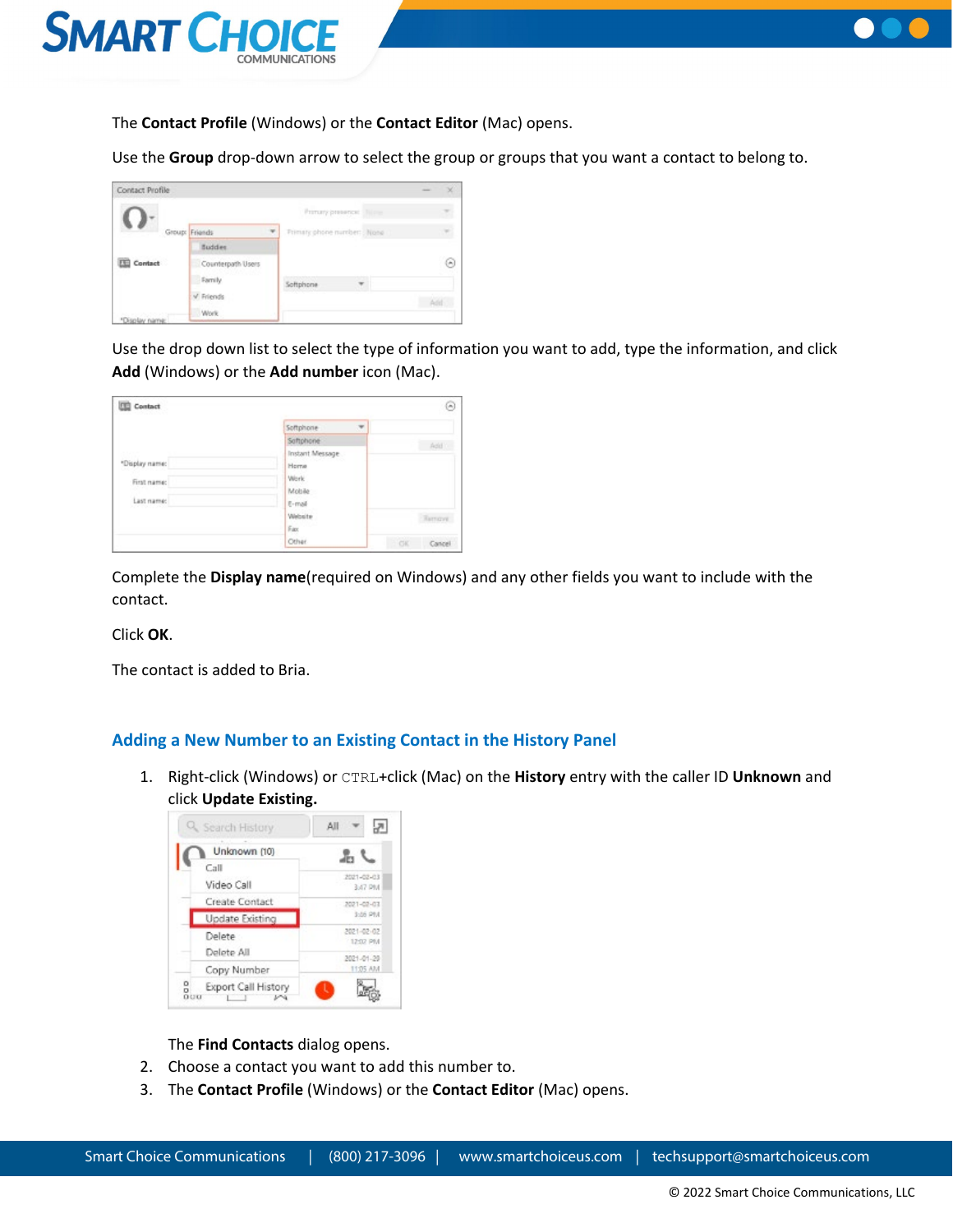



- 4. Edit any of the fields that need to be changed.
- **5.** Click **OK.**

The number is added to the contact in Bria.

### <span id="page-11-0"></span>**Fields in Contact Profile**

The **Contact Profile** is divided into **Contact Summary, Contact**. If you have merged multiple contacts together, you may see more than one **Contact** section.

Some fields may be read-only depending on how the contact was added to Bria.

**Important Note:** There is no **Contact Profile** for G-Suite contacts. Contact information can only be viewed in the contact flyout.

## <span id="page-11-1"></span>**Importing Contacts**

You can populate Bria's contacts by importing an external file or files. Your system administrator may have placed a file on the server for you to import. You can also import your own file or files. New contacts will be added to existing contacts.

You can import a contact list from:

- **.csv file**: A comma-separated value file. Use this method to import from a Microsoft® Excel® file.
- **vCard file** (\*.vcf file): A vCard is an electronic business card that is often attached to an e-mail.
- **.pst file**: (Windows) A Microsoft Exchange<sup>®</sup> contact list (\*.pst file).
- **Mac Address Book**: (Mac) A Mac contact list.

**Important Note:** If you add your **Outlook account** or **Mac Address Book account**, you do not need to import your Windows or Mac contact lists.

### <span id="page-11-2"></span>**To Prepare a .CSV File in Excel for Import**

- 1. Remove any introductory text or headings from the to of the file. You can keep the text at the end of the file as it will be ignored during import.
- 2. Insert a blank row as the first row. In the next row, insert the heading that Bria will use to interpret the meaning of each column. The columns can be in any order. The key heading are:
	- o **sip-address**: Bria recognizes a value in this column as a softphone address and considers the address as one that can be phoned and one that can be using for IM and presence (if SIP is being used for IM and presence).
	- o **xmpp-address:** Bria recognizes a value in this column as a Jabber (XMPP) address and will map this field to the Instant Message field for the contact.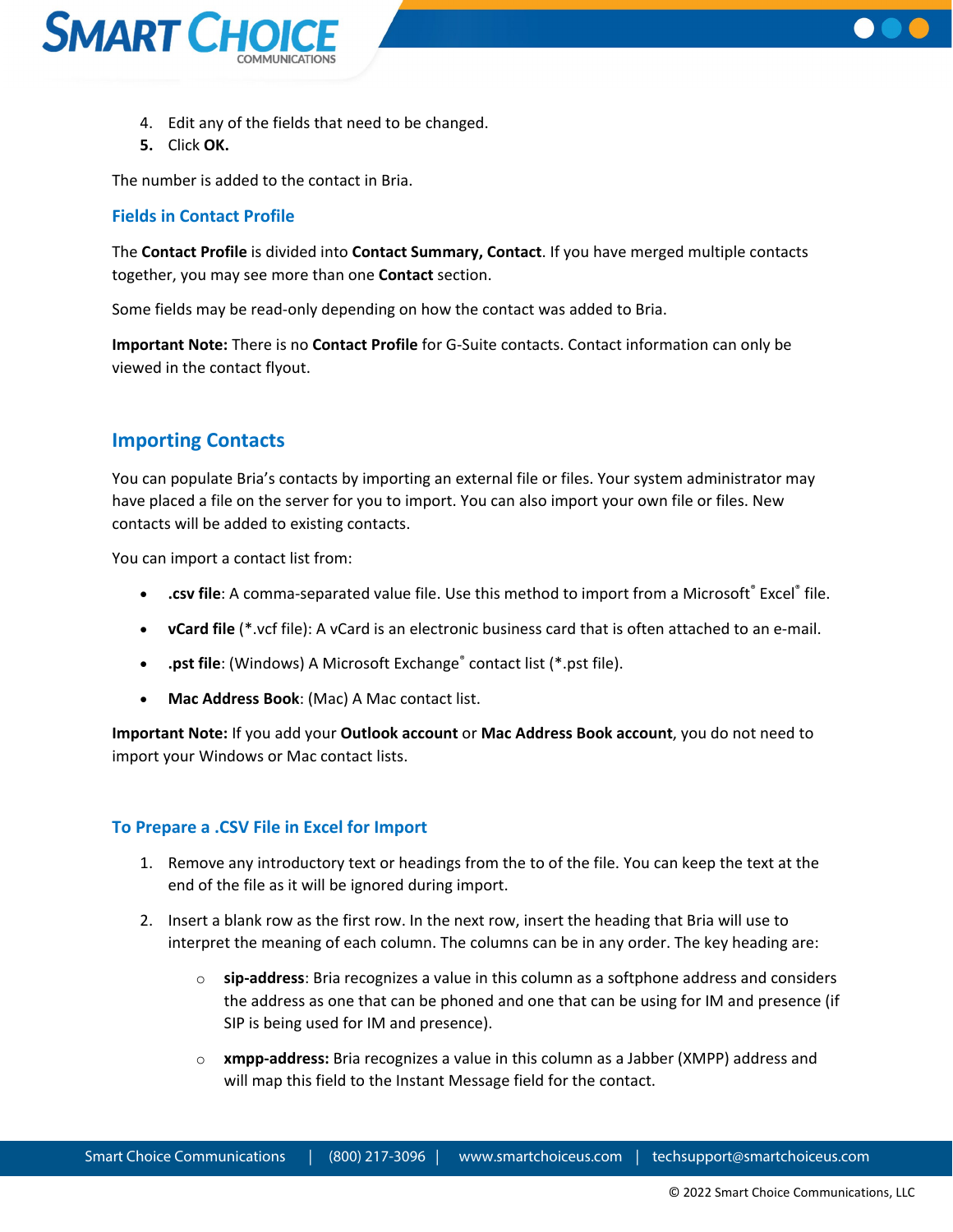



- o **display-name, given-name**, and **surname**
- o **business\_number**
- o **presence\_subscription:** Complete this field in one of these ways:

If you only want to share presence information with some of your contacts, fill in this column in the file. Enter "true" for contacts whose online presence you want to see. Leave this column blank or enter "false" for others. During the import, you will be able to choose to share presence with only the contacts that have "true". Bria will subscribe to the presence for "true" contacts assuming that the user has a SIP account (if SIP is being used for IM and presence).

If you want to share presence with all or with none of your contacts, ignore this heading. During the import you will be able to choose whether to share will all or none of your contacts.

For a complete list of headings, see [Contact list headings.](https://docs.counterpath.com/docs/DeskUG/clients/UserGuides/Desktop/reference/deskContactHeadings.htm)

3. Save the file as "\*.csv".

The file is now ready for import.

#### <span id="page-12-0"></span>**To Import Contacts from a .PST, .CSV, or VCARD File**

- 1. On the **Contacts** menu, click **Import Contacts.**
- 2. Select the file type **Comma-separated values (\*.csv file), vCard (\*.vcf file),** or **Outlook** or **Exchange server** (Windows only) — and click **Next**.

| Import Contacts                     |      |        |
|-------------------------------------|------|--------|
| Select the file format:             |      |        |
| Comma-separated values (*.csv file) |      |        |
| vCard (*.vcf file)                  |      |        |
| Outlook or Exchange server          |      |        |
|                                     | Next | Cancel |

Import from Comma separated values (\*.csv file)

3. Enter the location of the file and click **Next**.

| <b>Import Contacts</b>                     |          |        |        |
|--------------------------------------------|----------|--------|--------|
| Select the location of contacts to import: |          |        |        |
|                                            |          |        | Browse |
|                                            | $<$ Back | Next > | Cancel |
| Location                                   |          |        |        |

 $\Rightarrow$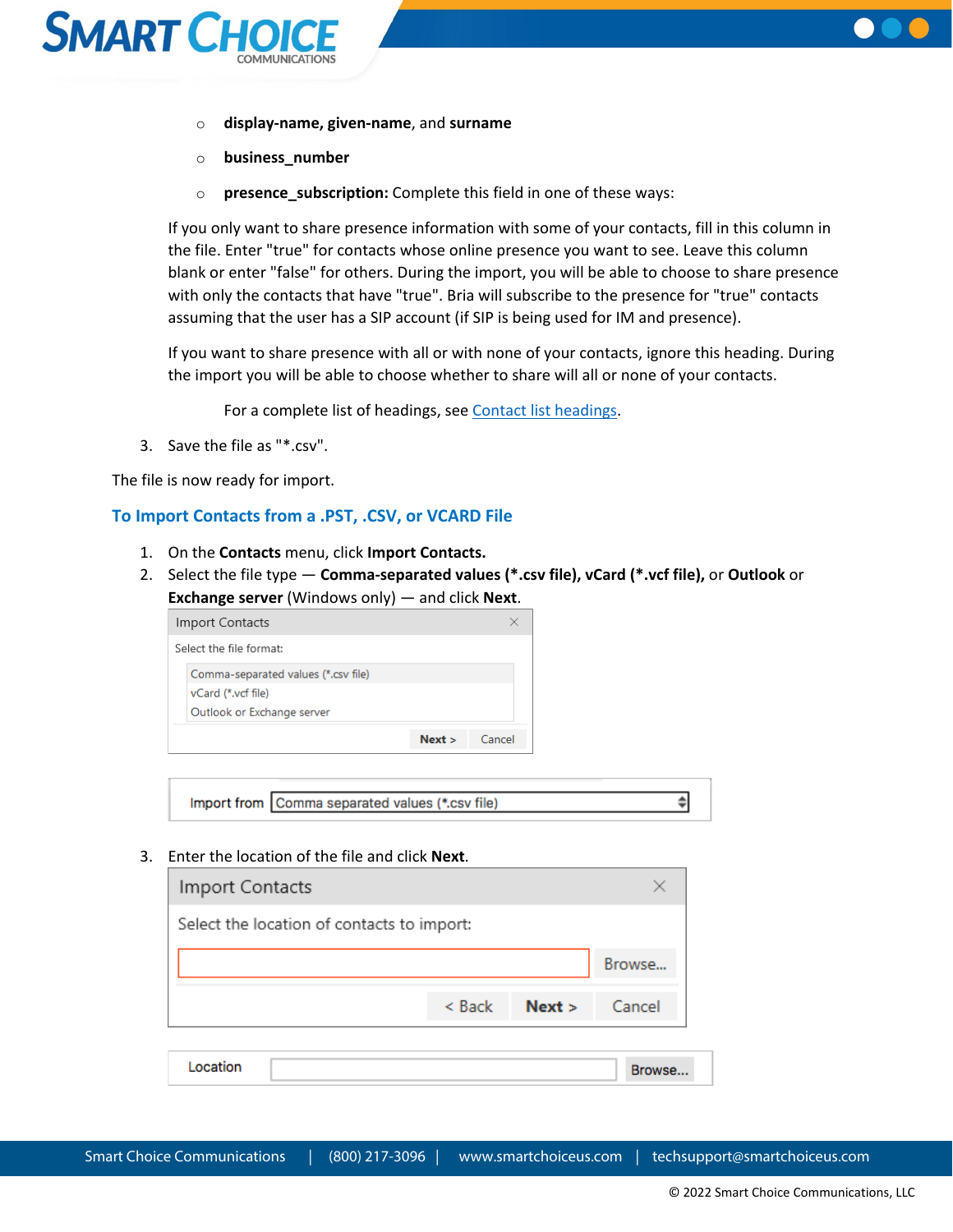



4. Set the **Contact Options** and the **Presence options for all imported contacts** and click **Next**.

| Import Contacts                                     |          |        | $\times$ |  |
|-----------------------------------------------------|----------|--------|----------|--|
| Select import options                               |          |        |          |  |
| Contact options                                     |          |        |          |  |
| • Append new contacts to existing contacts          |          |        |          |  |
| Import new contacts and erase existing contacts     |          |        |          |  |
| Presence options for all imported contacts          |          |        |          |  |
| Subscribe to presence as specified by import source |          |        |          |  |
| Subscribe to presence                               |          |        |          |  |
| Do not subscribe to presence                        |          |        |          |  |
|                                                     | $<$ Back | Next > | Cancel   |  |
|                                                     |          |        |          |  |

| Contact options                                                                                                                      |        |              |  |
|--------------------------------------------------------------------------------------------------------------------------------------|--------|--------------|--|
| ⊙ Append new contacts to existing contacts<br>$\bigcirc$ Import new contacts and erase existing contacts                             |        |              |  |
| Presence options for all imported contacts                                                                                           |        |              |  |
| $\bigcirc$ Subscribe to presence as specified by import source<br>$\bigcirc$ Subscribe to presence<br>⊙ Do not subscribe to presence |        |              |  |
|                                                                                                                                      |        |              |  |
|                                                                                                                                      | Cancel | Start Import |  |

Bria imports the contacts that are in the file.

#### <span id="page-13-0"></span>**To Import Mac Address Book Contacts**

- 1. On the **Contacts menu**, select **Import Contacts.**
- 2. Use the drop-down list to select **Mac address book** in the **Import from** field and leave **Location** blank.

|          | Import from   Mac address book |  |
|----------|--------------------------------|--|
| Location |                                |  |

**3.** Set the **Contact Options** and the **Presence options** for all imported contacts and click **Start import.**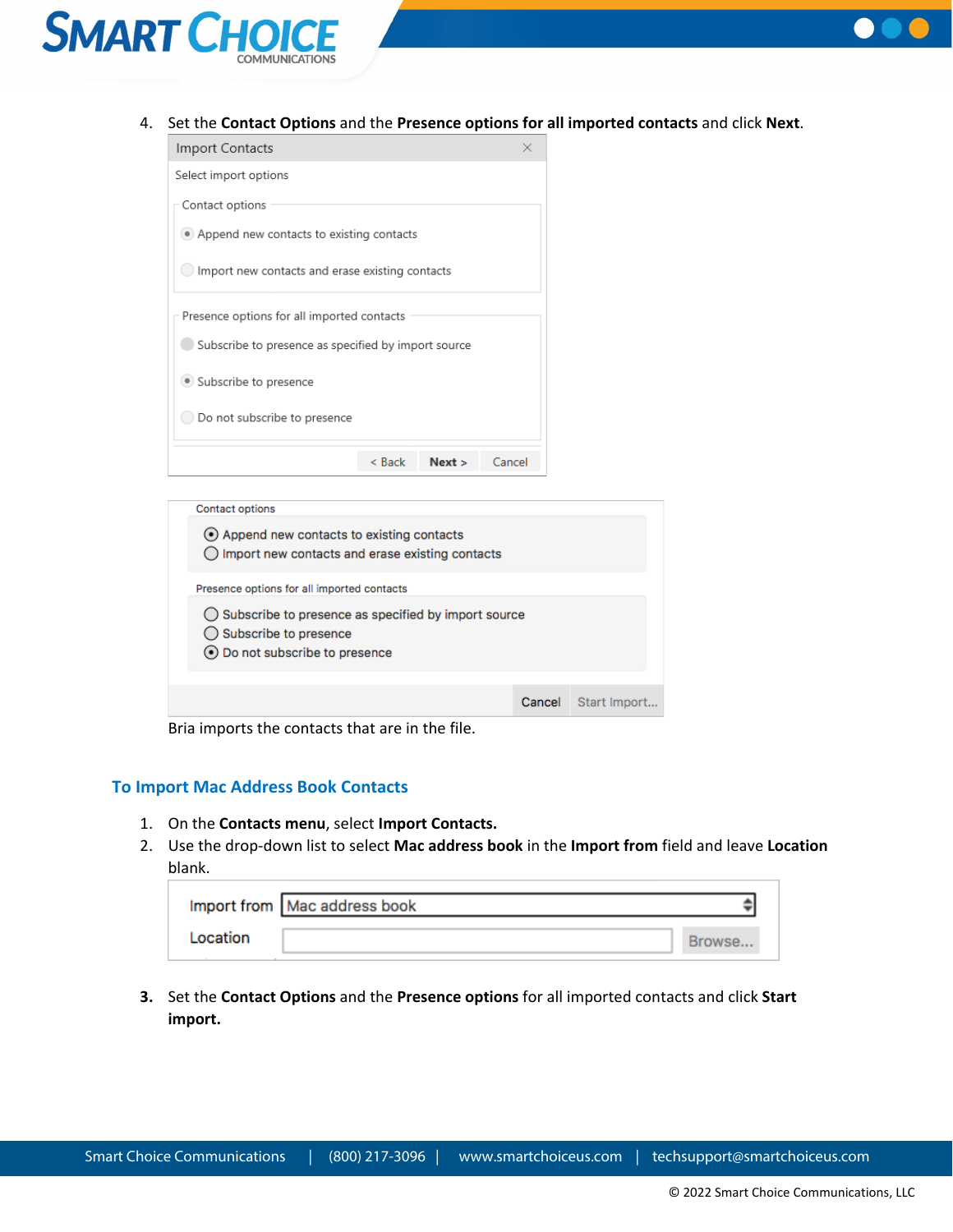



| Import from   Mac address book                                                                                 |        |              |
|----------------------------------------------------------------------------------------------------------------|--------|--------------|
| Location                                                                                                       |        | Browse.      |
| <b>Contact options</b>                                                                                         |        |              |
| ⊙ Append new contacts to existing contacts<br>Import new contacts and erase existing contacts                  |        |              |
| Presence options for all imported contacts                                                                     |        |              |
| ⊙ Subscribe to presence as specified by import source<br>Subscribe to presence<br>Do not subscribe to presence |        |              |
|                                                                                                                |        |              |
|                                                                                                                | Cancel | Start Import |

- **4.** Select the individual contacts you want to import or select the check box for **Select all contacts.**
- 5. Click **Import**.

Bria imports the contacts that are in the file.

## <span id="page-14-0"></span>**Exporting Contacts**

You can export Bria and G-Suite contacts to a file on your computer.

### <span id="page-14-1"></span>**Exporting Contacts in Windows**

In Windows, Bria contacts can be exported as a .csv file, a vCard file, or a .pst file.

#### **To export a .csv file**:

- 1. On the **Contacts** menu, click **Export Contacts.**
- 2. Select **Comma-separated value (\*.csv file)** from the drop-down list and click **Next**.

 $\times$ 

**Export Contacts** 

Select the file format:

| Outlook or Exchange server          |  |
|-------------------------------------|--|
| vCard (*.vcf file)                  |  |
| Comma-separated values (*.csv file) |  |

#### 3. Click **Browse**.

| <b>Export Contacts</b>                      |          |                      |        |
|---------------------------------------------|----------|----------------------|--------|
| Select the location to export the contacts: |          |                      |        |
|                                             |          |                      | Browse |
|                                             | $<$ Back | <b>Next</b> > Cancel |        |

The Windows save dialog open.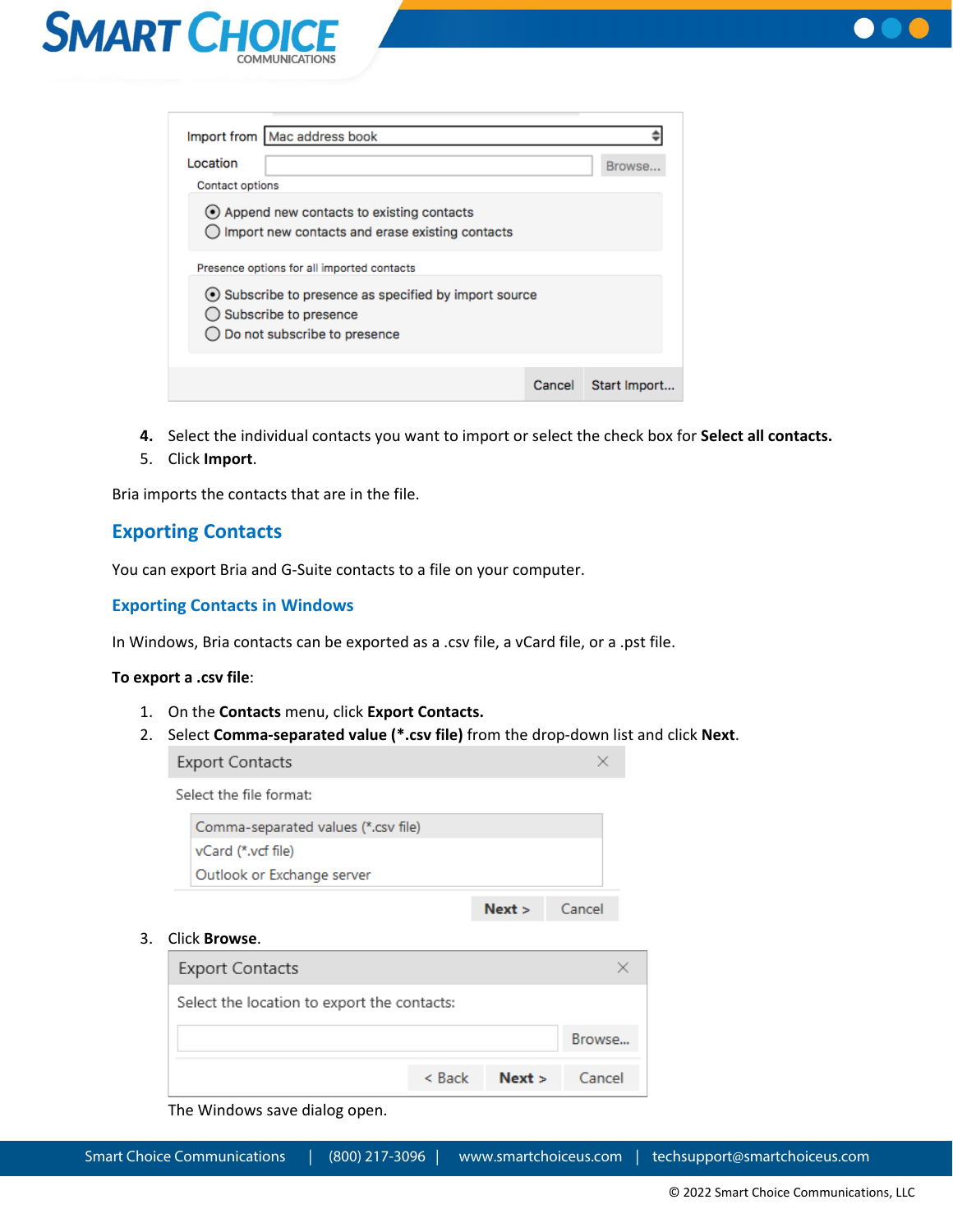

- 4. Use the file explorer to find the location you want to save the file, give the file a name and click **Save**.
- 5. Click **Next** on **Export Contacts.**

A new .csv file is created in the location you chose in the **Export Contacts** wizard.

**PST**: For a PST export, the existing PST file is updated to include the entries from Bria. If Microsoft® Outlook<sup>®</sup> is open, the entries immediately appear in the Outlook contacts.

All information in Bria is exported to Microsoft Outlook. Only information that can be displayed in Outlook appears in the Outlook Contacts window. Typically, this means that all softphone addresses are exported (and stored in custom fields) but not displayed in Outlook.

**vCard and CSV**: A new file of the specified type is created in the location you chose in the **Export Contacts wizard**.

#### **To export a .vCard file:**

- 1. On the **Contacts** menu, click **Export Contacts.**
- 2. Select **vCard (\*.vcf file)** from the drop-down list and click **Next**.

| <b>Export Contacts</b>              |      |        |
|-------------------------------------|------|--------|
| Select the file format:             |      |        |
| Comma-separated values (*.csv file) |      |        |
| vCard (*.vcf file)                  |      |        |
| Outlook or Exchange server          |      |        |
|                                     | Next | Cancel |

3. Click **Browse**. The **Browse for Folder** dialog opens.



- 4. Use **Browse for Folder** to navigate to the location you want to save the file and click **OK**.
- 5. Click **Next** on **Export Contacts.**

A new vCard file is created in the location you chose in the **Export Contacts** wizard.

#### **To export a .pst file:**

- 1. On the **Contacts** menu, click **Export Contacts.**
- 2. Select **Outlook** or **Exchange server** from the drop-down list and click **Next**.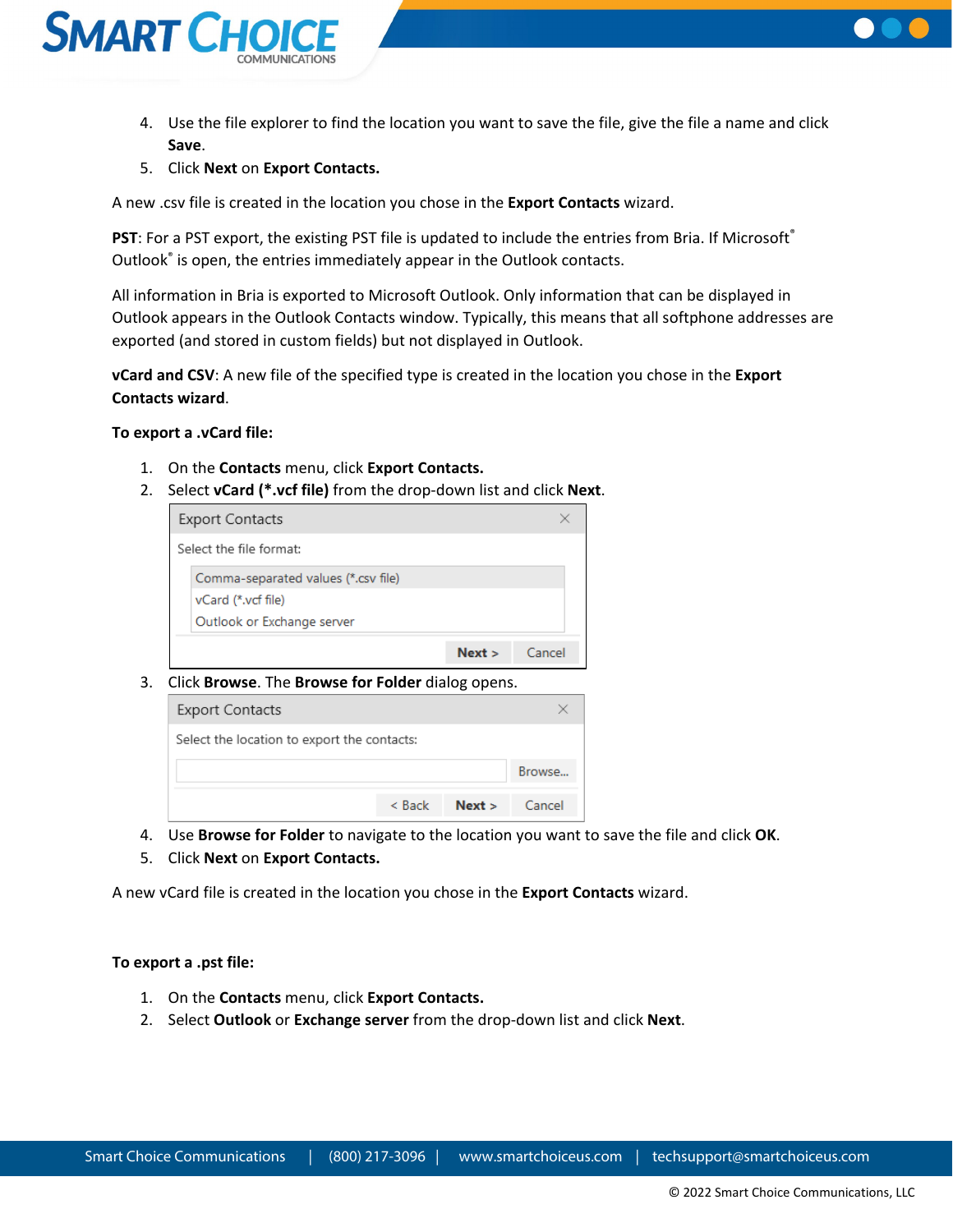



| <b>Export Contacts</b>              |      |        |
|-------------------------------------|------|--------|
| Select the file format:             |      |        |
| Comma-separated values (*.csv file) |      |        |
| vCard (*.vcf file)                  |      |        |
| Outlook or Exchange server          |      |        |
|                                     | Next | Cancel |

3. Click **Browse**.

| <b>Export Contacts</b>                      |              |               |        |
|---------------------------------------------|--------------|---------------|--------|
| Select the location to export the contacts: |              |               |        |
|                                             |              |               | Browse |
|                                             | $<$ Back $=$ | Next > Cancel |        |

The Windows save dialog open.

- 4. Use the file explorer to find the location you want to save the file, give the file a name and click **Save**.
- 5. Use the drop down list to select a field to use in the .pst file for the softphone address and the IM address.

| <b>Export Contacts</b>              |      |        |
|-------------------------------------|------|--------|
| Select the file format:             |      |        |
| Comma-separated values (*.csv file) |      |        |
| vCard (*.vcf file)                  |      |        |
| Outlook or Exchange server          |      |        |
|                                     | Next | Cancel |

### 6. Click **Next**.

The existing PST file is updated to include the entries from Bria. If Microsoft® Outlook® is open, the entries immediately appear in the Outlook contacts. Typically, this means that all softphone addresses are exported (and stored in custom fields) but not displayed in Outlook.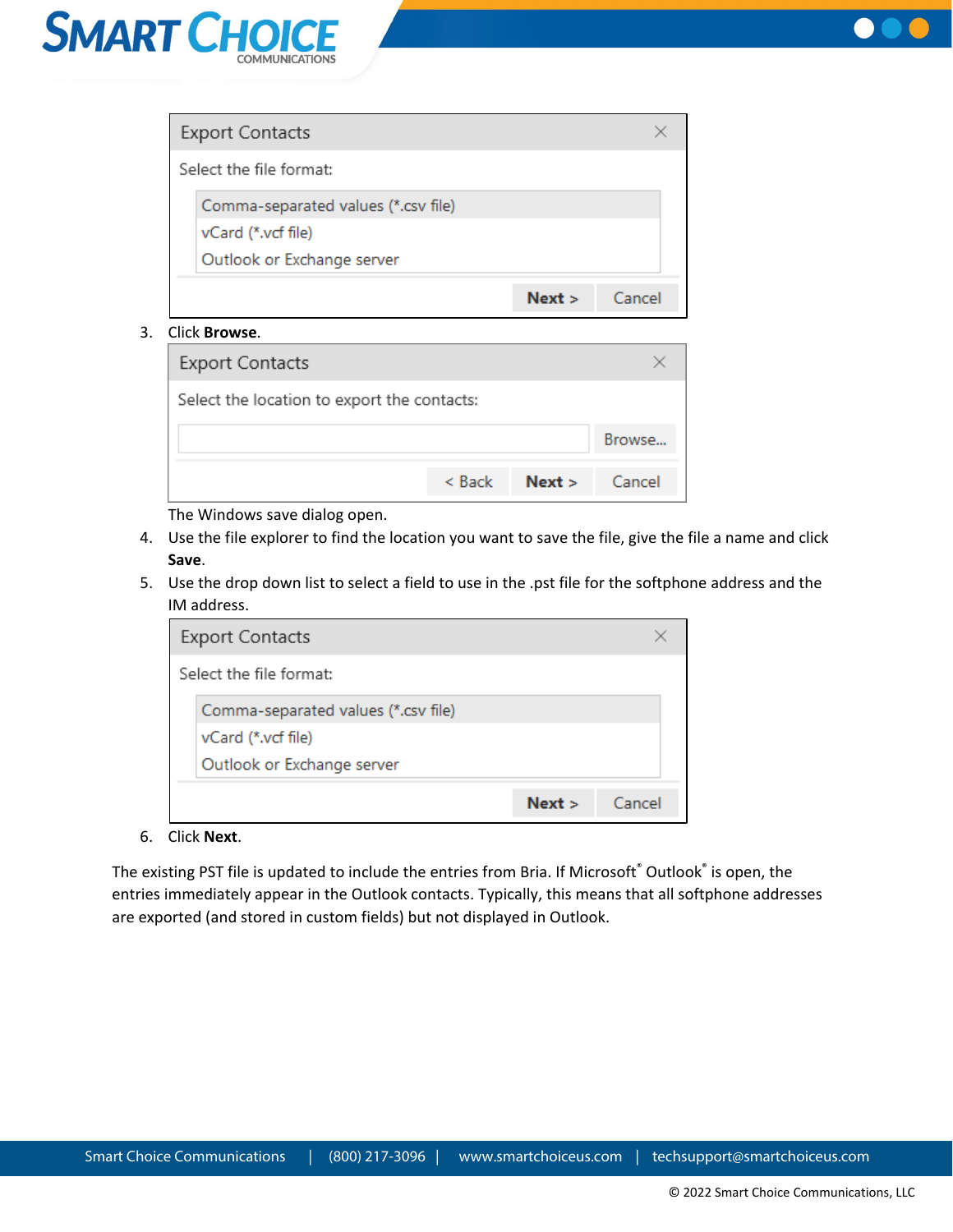



## <span id="page-17-0"></span>**Exporting Contacts in Mac**

In Mac, Bria contacts can be exported as a .csv file or a vCard file.

#### **To export a .csv file:**

- 1. On the **Contacts** menu, click **Export Contacts.**
- 2. Select **Comma separated values (\*.csv file)** from the drop-down list.
- 3. Type a name for the file in **Save as.**
- 4. Use **Browse** to select the location you want to export the file to.

| Export to Comma separated values (*.csv file) |        |        |
|-----------------------------------------------|--------|--------|
| Save as BriaContacts                          |        |        |
| Where   /Users/Desktop                        |        | Browse |
|                                               | Cancel | Export |

#### 5. Click **Export**.

A new file of the specified type is created in the location you chose in the **Export Contacts**  wizard

### **To export a vCard file:**

- 1. On the **Contacts** menu, click **Export Contacts.**
- 2. Select **vCard (\*.vcf file)** from the drop-down list.
- 3. Use **Browse** to select the location you want to export the file to.

|              | Export to   vCard (*.vcf file)   |        |        |
|--------------|----------------------------------|--------|--------|
|              | Where  /Users/techdocs/Documents |        |        |
|              |                                  | Cancel | Export |
| Click Exnort |                                  |        |        |

4. Click **Export**.

A new file of the specified type is created in the location you chose in the **Export Contacts** wizard.

## <span id="page-17-1"></span>**Editing a Contact**

You can update contact information, merge and split local contacts, change the contact groups, and delete contacts.

You cannot edit, merge and split, change contact groups, or delete G-Suite contacts.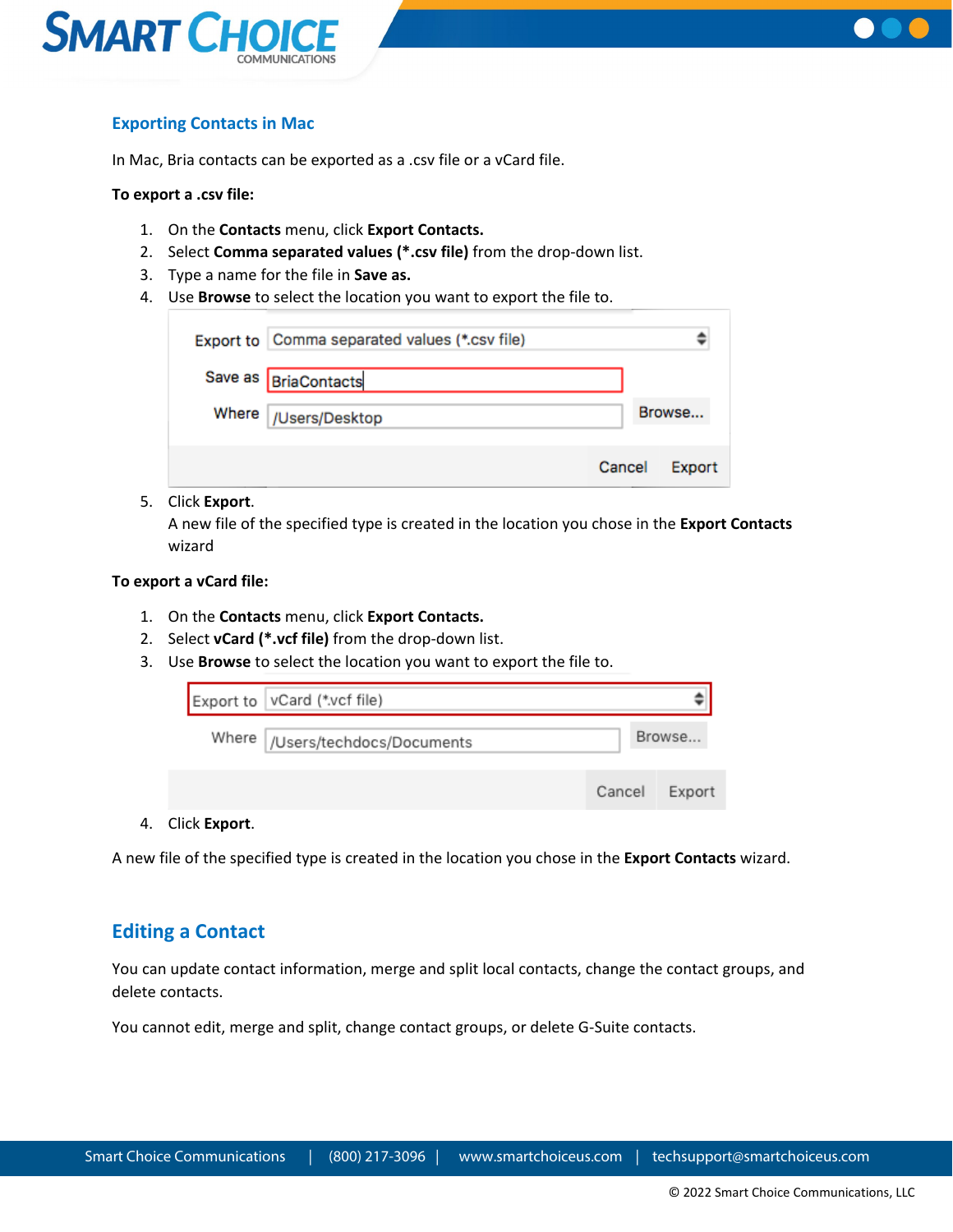



## <span id="page-18-0"></span>**Updating Contact Information**

You can open the **Contact Profile** (Windows) or the **Contact Editor** (Mac) from **Contacts**, **Favorites**, **History**, and **Messages**. Once in the **Contact Profile** (Windows) or the **Contact Editor** (Mac), you can edit the contact.

## <span id="page-18-1"></span>**Using Contacts and Favorites**

In **Contacts** and **Favorites**, you can use the **Contact Info** flyout or the shortcut menu to open the **Contact Profile** (Windows) or the **Contact Editor** (Mac) so you can edit local contacts.

## <span id="page-18-2"></span>**To Edit a Contact Using the Contact Info Flyout**

1. Click on a local contact and click **Profile** in the **Contact Info** flyout.



The **Contact Profile** (Windows) or the **Contact Editor** (Mac) window opens.

- 2. Edit any of the fields that need to be changed.
- 3. Click **OK.**

The contact is updated in Bria.

| Add IM for slamont@zippyphone.com      |        |
|----------------------------------------|--------|
| √ Enable presence                      |        |
| Enter a brief introduction (optional). |        |
|                                        |        |
|                                        |        |
|                                        |        |
|                                        |        |
| Continue                               | Cancel |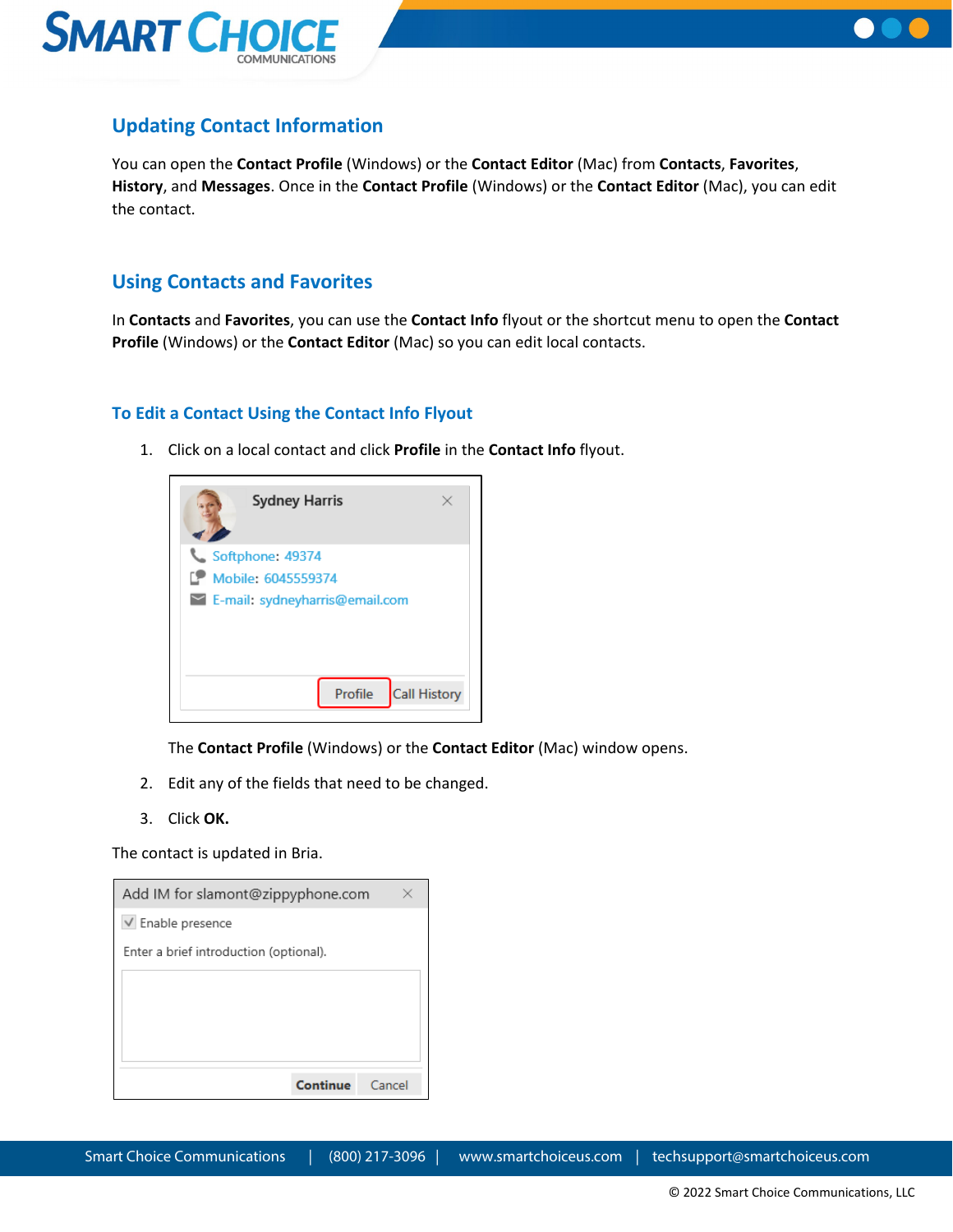



## <span id="page-19-0"></span>**To Edit a Contact Using the Shortcut Menu**

1. Right-click (Windows) or CTRL+click (Mac) on a contact and select **Edit Profile** (Windows) or **View/Edit Profile** (Mac).



The **Contact Profile** (Windows) or the **Contact Editor** (Mac) window opens.

- 2. Edit any of the fields that need to be changed.
- 3. Click **OK**.
	- The contact is updated in Bria.

| Add IM for slamont@zippyphone.com      |        |
|----------------------------------------|--------|
| $\vee$ Enable presence                 |        |
| Enter a brief introduction (optional). |        |
|                                        |        |
|                                        |        |
|                                        |        |
|                                        |        |
| Continue                               | Cancel |

## <span id="page-19-1"></span>**Using History**

In History, you can use the **Contact Info** flyout or the shortcut menu to open the **Contact Profile** (Windows) or the **Contact Editor** (Mac) so you can edit local contacts.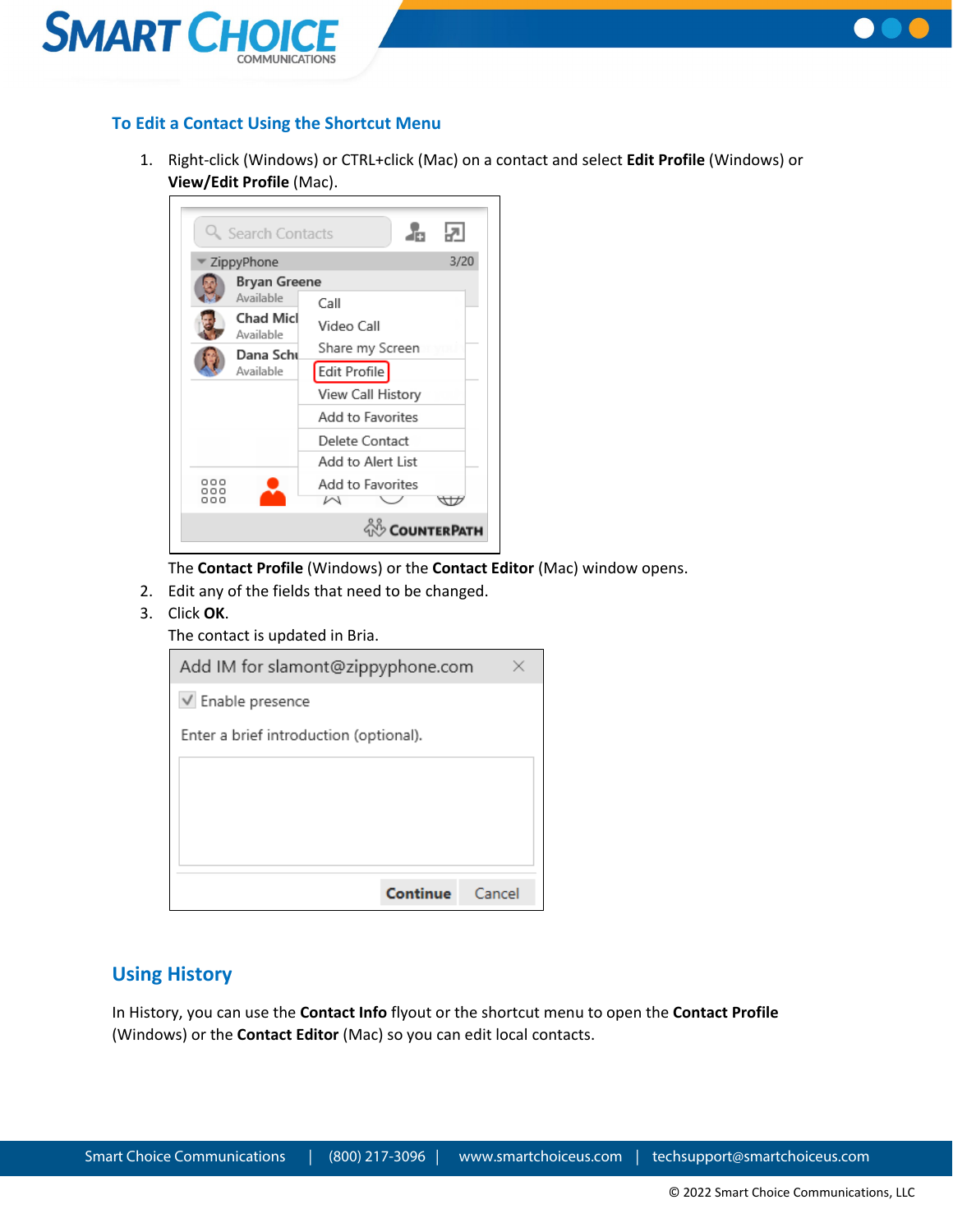



## <span id="page-20-0"></span>**To Edit a Contact Using the Contact Info Flyout**

1. Click on a **History** group to expand the group entry.

|   | Sophie Lamont (4)<br>49376 |          |
|---|----------------------------|----------|
|   | <b>Voice Call</b>          | Today    |
|   | 4 m 21 s                   | 10:30 AM |
|   | <b>Voice Call</b>          | Today    |
|   | 25m5s                      | 10:21 AM |
|   | Video Call                 | Today    |
|   | 3 m 27 s                   | 10:14 AM |
| ↜ | <b>Voice Call</b>          | Today    |
|   | 0 s                        | 10:13 AM |

- 2. Click on **Contact Info**. A **Contact Info** flyout appears with contact information.
- 3. Click **Profile**.



The **Contact Profile** (Windows) or the **Contact Editor** (Mac) window opens.

- 4. Edit any of the fields that need to be changed.
- 5. Click **OK**.

The contact is updated in Bria.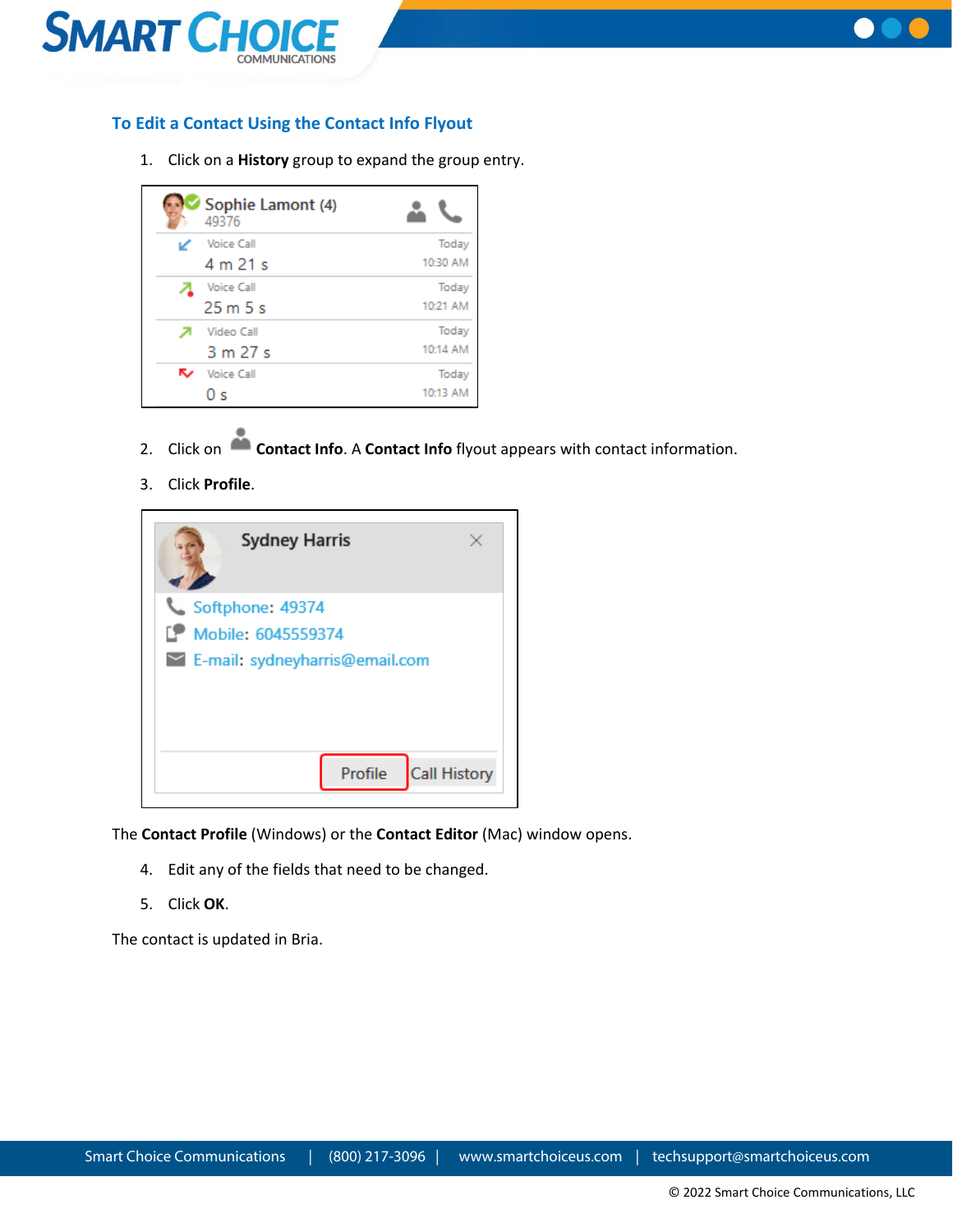



| Add IM for slamont@zippyphone.com      |  |
|----------------------------------------|--|
| $\vee$ Enable presence                 |  |
| Enter a brief introduction (optional). |  |
|                                        |  |
|                                        |  |
|                                        |  |
|                                        |  |
| Continue<br>Cancel                     |  |

## <span id="page-21-0"></span>**To Edit a Contact Using the Shortcut Menu**

- 1. Right-click (Windows) or CTRL+click (Mac) on a call group or the heading of an expanded call group.
- 2. Click **Edit Contact.**



The **Contact Profile** (Windows) or the **Contact Editor** (Mac) window opens.

- 3. Edit any of the fields that need to be changed.
- 4. Click **OK**.

The contact is updated in Bria.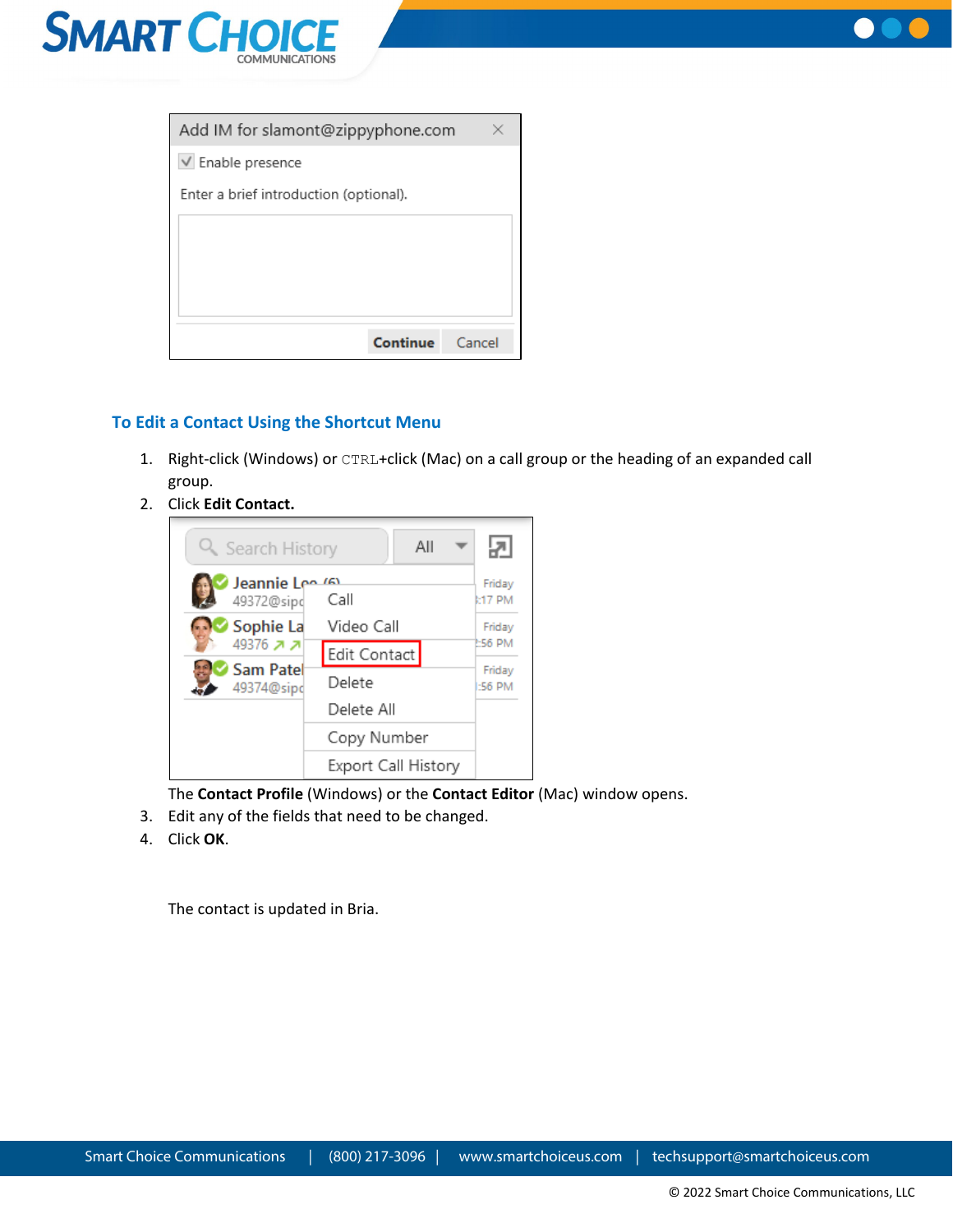



| Add IM for slamont@zippyphone.com      |        |
|----------------------------------------|--------|
| $\vee$ Enable presence                 |        |
| Enter a brief introduction (optional). |        |
|                                        |        |
|                                        |        |
|                                        |        |
|                                        |        |
| Continue                               | Cancel |

## <span id="page-22-0"></span>**Using the Contact Info Flyout**

- 1. With the **All** or **Chat Room** filter applied, click on the chat room in the conversation list.
- 2. Click **Members** in the chat room header. The number indicates the number of members in the room.



The members list opens in the chat room panel.

- 3. Click on the contact's avatar. The **Contact Info** flyout opens.
- 4. Click **Profile** if you want to see more information.



- 5. Bria displays the **Contact Profile** (Windows) or the **Contact Editor** (Mac).
- 6. Edit any of the fields that need to be changed.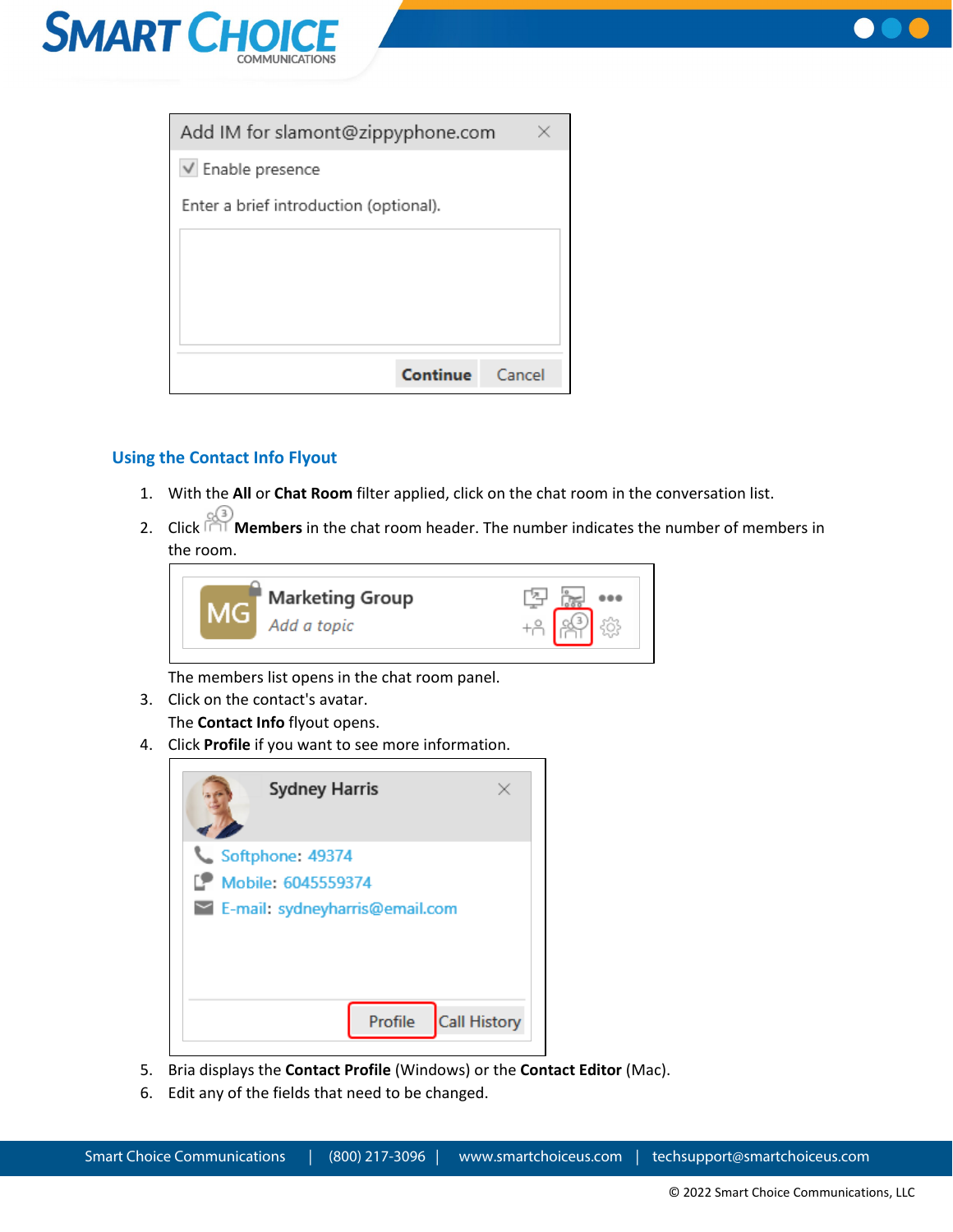



7. Click **OK**.

The contact is updated in Bria.

| Add IM for slamont@zippyphone.com      |  |
|----------------------------------------|--|
| $\vee$ Enable presence                 |  |
| Enter a brief introduction (optional). |  |
|                                        |  |
|                                        |  |
|                                        |  |
|                                        |  |
| Continue<br>Cancel                     |  |

## <span id="page-23-0"></span>**Merging Contacts**

If you have two entries for local contacts that should be one contact, you can merge the contacts together. G-Suite contacts cannot be merged.

## <span id="page-23-1"></span>**To Merge Contacts Using the Shortcut Menu**

- 1. Use Shift+Click, Ctrl+Click (Windows), Command+Click (Mac) or a combination to select one or more contacts you want to merge.
- 2. Right-click (Windows) or Shift+Ctrl+Click (Mac) and select **Merge Contacts.**



The **Contact Profile** (Windows) or the Contact Editor (Mac) window opens.

- 3. Edit any of the fields that need to be changed.
- 4. Click **OK**.

The contacts are merged into a single contact.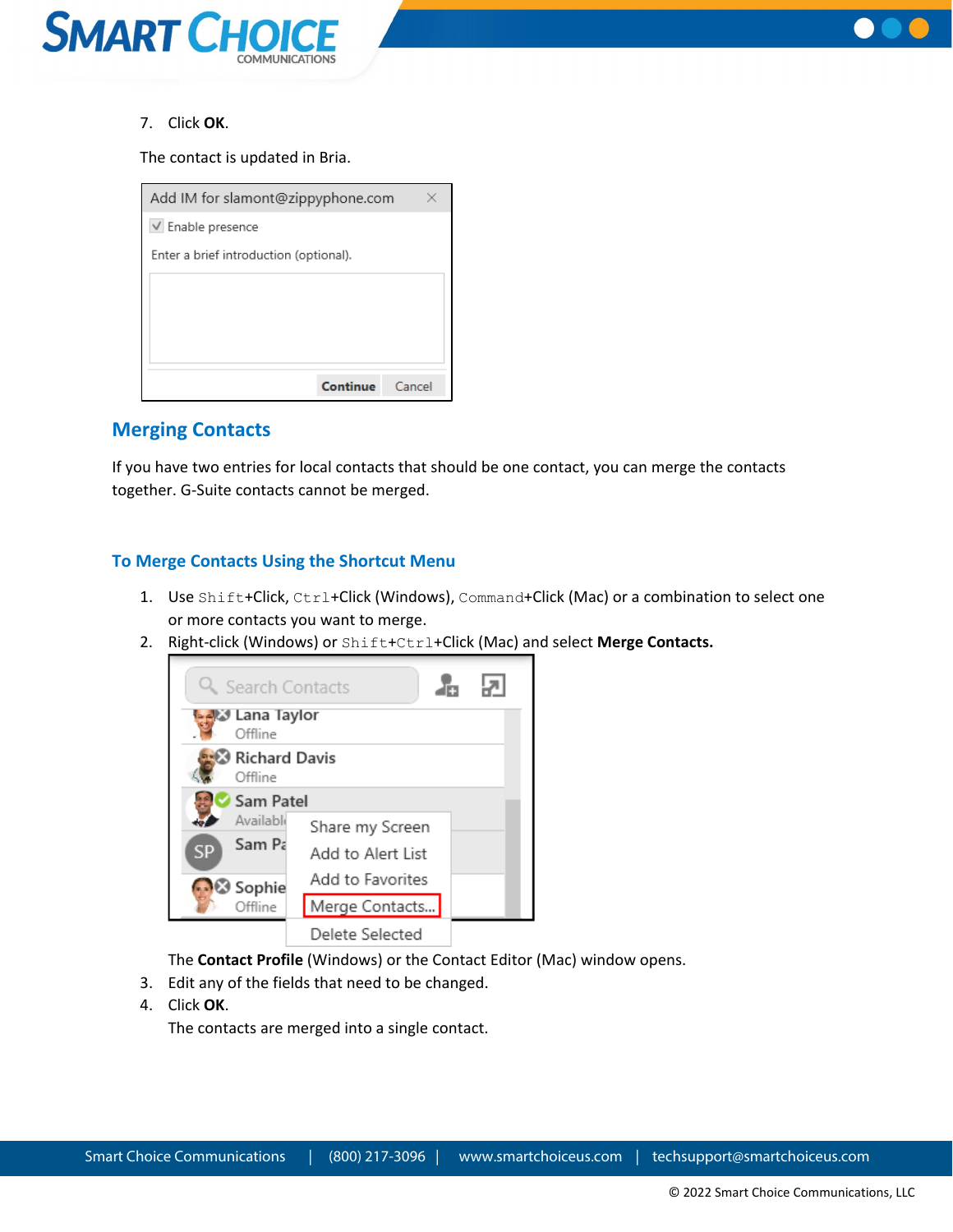



## <span id="page-24-0"></span>To Merge Contacts Using Drag and Drop

- 1. Use Shift+Click, Ctrl+Click (Windows), Command+Click (Mac) or a combination to select all but one of the contacts you want to merge.
- 2. Drag the selected contacts onto the last contact you want to merge. The **Merge Contacts** dialog opens.



The **Merge Contacts** dialog opens.

3. Click **Yes** on the **Merge Contacts** pop-up.

| Merge Contacts                       |            |    |
|--------------------------------------|------------|----|
| Do you want to merge these contacts? |            |    |
|                                      | <b>Yes</b> | N۰ |

The **Contact Profile** (Windows) or the **Contact Editor** (Mac)window opens.

- 4. Edit any of the fields that need to be changed.
- 5. Click **OK**.

The contacts are merged into a single contact.

## <span id="page-24-1"></span>Splitting Contacts

If you want to separate a local merged contact back into separate contacts, you can split the contact.

## <span id="page-24-2"></span>**To Split Contacts Using the Shortcut Menu**

1. Right-click (Windows) or CTRL+click (Mac) on a contact and click **Split Contact.**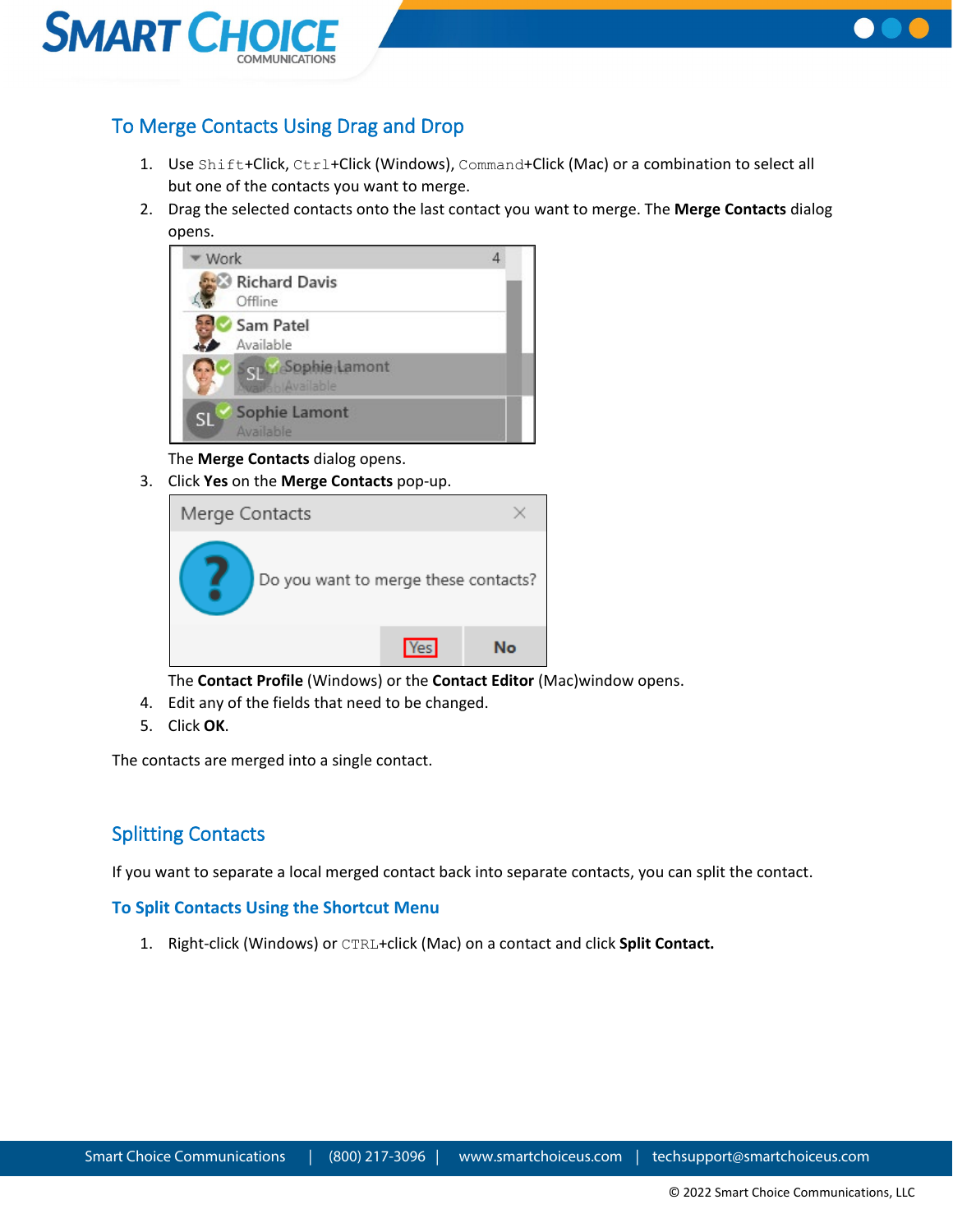



| Q Search Contacts                            | æ.                         |  |
|----------------------------------------------|----------------------------|--|
| JS > Joseph Santos<br>Offline                |                            |  |
| Lana Taylor الكا <mark>مية</mark><br>Offline |                            |  |
| Richard Davis (<br>Offline                   |                            |  |
| Sam Patel                                    |                            |  |
| Available                                    | Call                       |  |
| Sophie Lam®<br>Offline                       | Video Call                 |  |
|                                              | Send Instant Message       |  |
|                                              | Send Mobile Text Message ▶ |  |
|                                              | Share my Screen            |  |
|                                              | Edit Profile               |  |
|                                              | View Call History          |  |
|                                              | Add to Alert List          |  |
|                                              | Add to Favorites           |  |
|                                              | Split Contact              |  |
|                                              | Delete Contact             |  |

Bria splits that contact into the original contacts.

## <span id="page-25-0"></span>**To Split a Contact Using the Contact Profile**

1. Right-click (Windows) or CTRL+click (Mac) on a contact and select **Edit Profile** (Windows) or View/Edit Profile (Mac).



The **Contact** Profile (Windows) or the **Contact Editor** (Mac) opens.

2. Click **Split Contact**.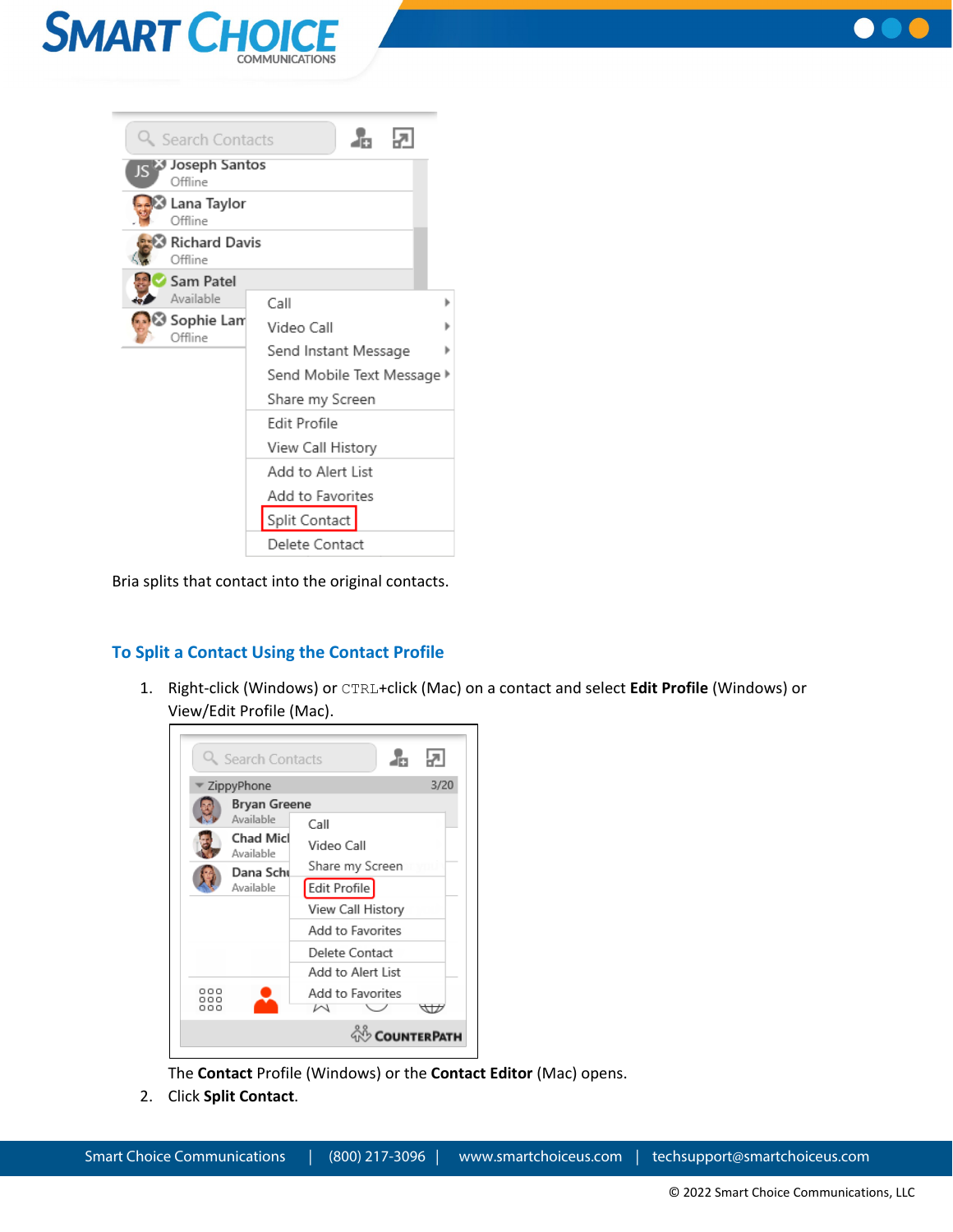



| $\bullet$ $\circ$      |                            |                          | <b>Contact Editor</b> |                                              |                                          |        |      |
|------------------------|----------------------------|--------------------------|-----------------------|----------------------------------------------|------------------------------------------|--------|------|
| <b>Contact Summary</b> |                            |                          |                       |                                              |                                          |        |      |
|                        | Group: Work                |                          |                       |                                              | Primary Call: Softphone:zippy-phone.cpom |        | ≙    |
|                        |                            | Display as: Ava Phillips |                       | Primary p<br>Presence:                       | aphillips@acphone.com                    |        | .≑   |
| <b>Contact</b>         | Display Name: Ava Phillips |                          |                       | Softphone $\triangleq$                       |                                          |        | $\!$ |
|                        | First Name: Ava            |                          |                       | Softphone <sup>2</sup> 49371@zippy-phone.com |                                          |        |      |
| Reset                  | Last Name: Phillips        |                          |                       |                                              |                                          |        |      |
|                        | Presence: None             |                          |                       |                                              |                                          |        |      |
|                        |                            |                          |                       |                                              |                                          |        |      |
|                        |                            |                          |                       |                                              |                                          |        |      |
| Split contact          |                            |                          |                       |                                              |                                          | Cancel | OK   |

The contact is splits into the original contacts.

## <span id="page-26-0"></span>**Changing Contact Groups**

## <span id="page-26-1"></span>To Move Contacts to Another Group

- 1. In the contacts panel, use Shift+Click, Ctrl+Click (Windows), Command+Click (Mac) or a combination to select one or more contacts you want to move to another group.
- 2. Drag the selected contacts to the title bar of the new group.



The contact or contacts are removed from the old group and added to the new group.

## <span id="page-26-2"></span>To Add and Remove Contacts from Multiple Groups Using the Contact Profile

1. Right-click (Windows) or CTRL+click (Mac) on a contact and select **Edit Profile** (Windows) or **View**/**Edit Profile** (Mac).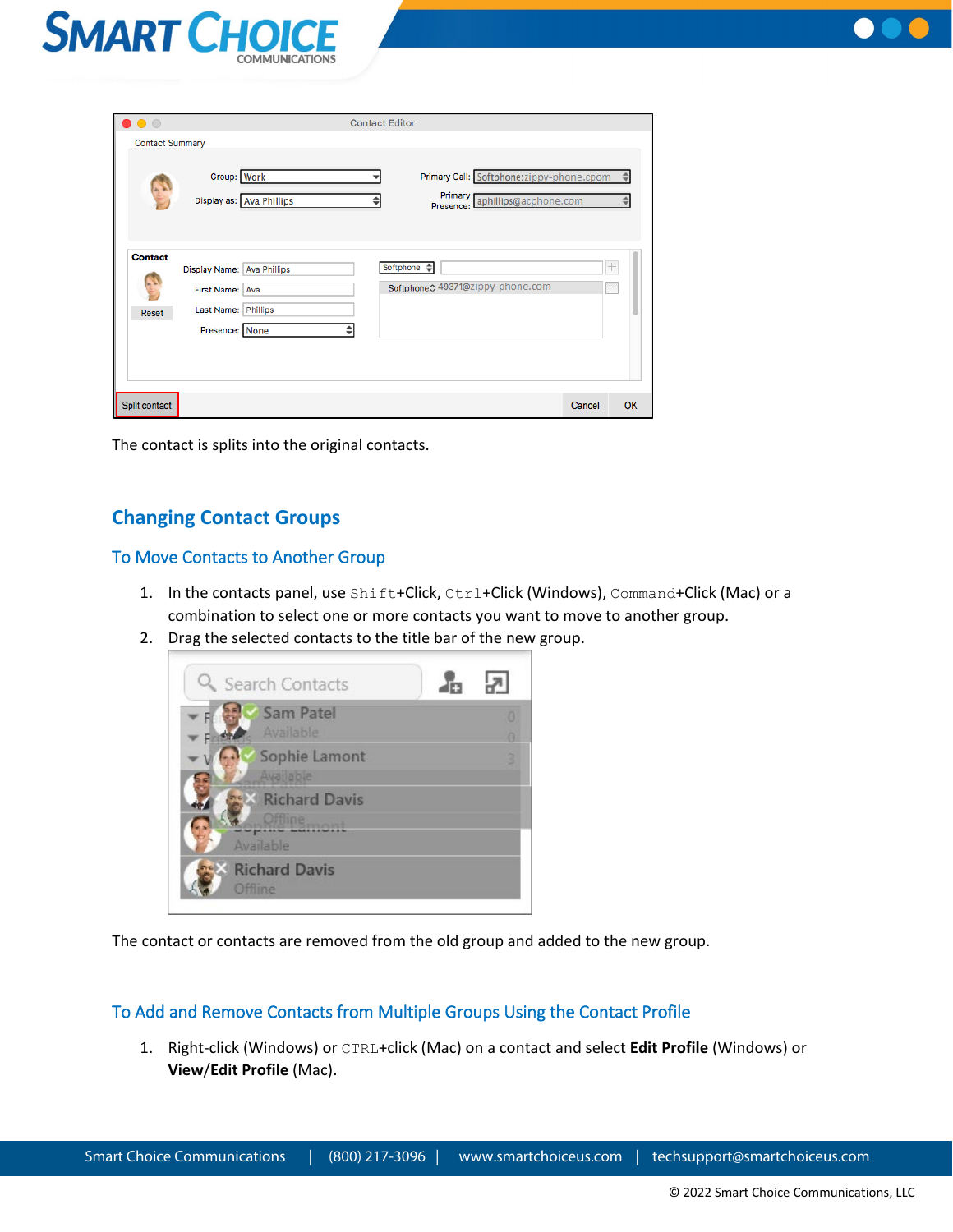





The **Contact Profile** (Windows) or the **Contact Editor** (Mac) window opens.

- 2. Click the drop-down arrow in **Group**. Select the groups you want to add the contact to and deselect the groups you want to remove the contact from.
- 3. Click **OK**.

The contact is added to all groups you selected and removed from all groups you deselected.

### <span id="page-27-0"></span>**To Remove a Contact from a Single Group**

If a contact is in multiple groups, you can remove them from one of the groups.

- 1. Use Shift+Click, Ctrl+Click (Windows), Command+Click (Mac) or a combination to select one or more contacts you want to remove from a group. Make sure you select the contact or contacts in the group you want to delete them from.
- 2. Right-click (Windows) or CTRL+click (Mac) and click **Delete Contact** for an individual contact or **Delete Selected** for multiple contacts.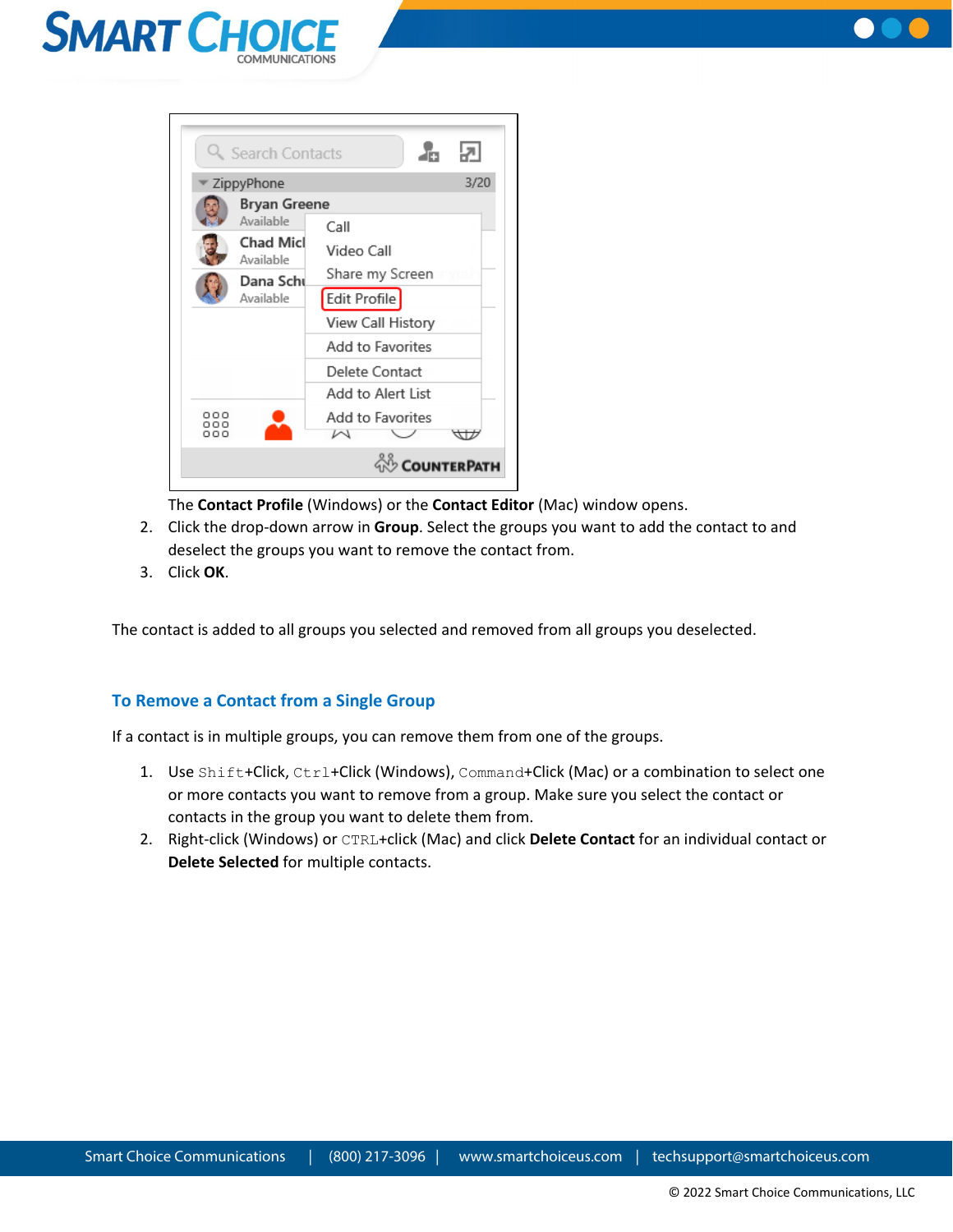



|           | Q Search Contacts           |                   |  |
|-----------|-----------------------------|-------------------|--|
|           | ⊱ek∜ Lana Taylor<br>Offline |                   |  |
|           | Richard Davis<br>Offline    |                   |  |
|           | Sam Patel                   |                   |  |
|           | Available                   | Share my Screen   |  |
| <b>SP</b> | Sam Pa                      | Add to Alert List |  |
|           | <b>B</b> Sophie             | Add to Favorites  |  |
|           | Offline                     | Merge Contacts    |  |
|           |                             | Delete Selected   |  |

3. If the contact belongs to more than one group, clear **Delete this contact from all groups** or **Delete these contacts from all groups**. Click Yes in the **Delete Contact** dialog.

| Delete Contact |                                               |                                     |  |    |
|----------------|-----------------------------------------------|-------------------------------------|--|----|
|                | Are you sure you want to delete this contact? |                                     |  |    |
|                |                                               | Delete this contact from all groups |  |    |
|                |                                               | Ves                                 |  | N۱ |

The contact or contacts are removed from the group. They remain in any other groups they belonged to.

## <span id="page-28-0"></span>**Deleting a Contact**

You can delete a single contact or a group of contacts from Bria. G-Suite contacts cannot be deleted. To remove G-Suite contacts, remove them from G-Suite or delete your G-Suite account from Bria.

- 1. In the contact panel, use Shift+Click, Ctrl+Click (Windows), Command+Click (Mac), or any combination to select the contacts you want to delete.
- 2. Right-click (Windows) or CTRL+click (Mac) and select **Delete Contact** or **Delete Selected**.

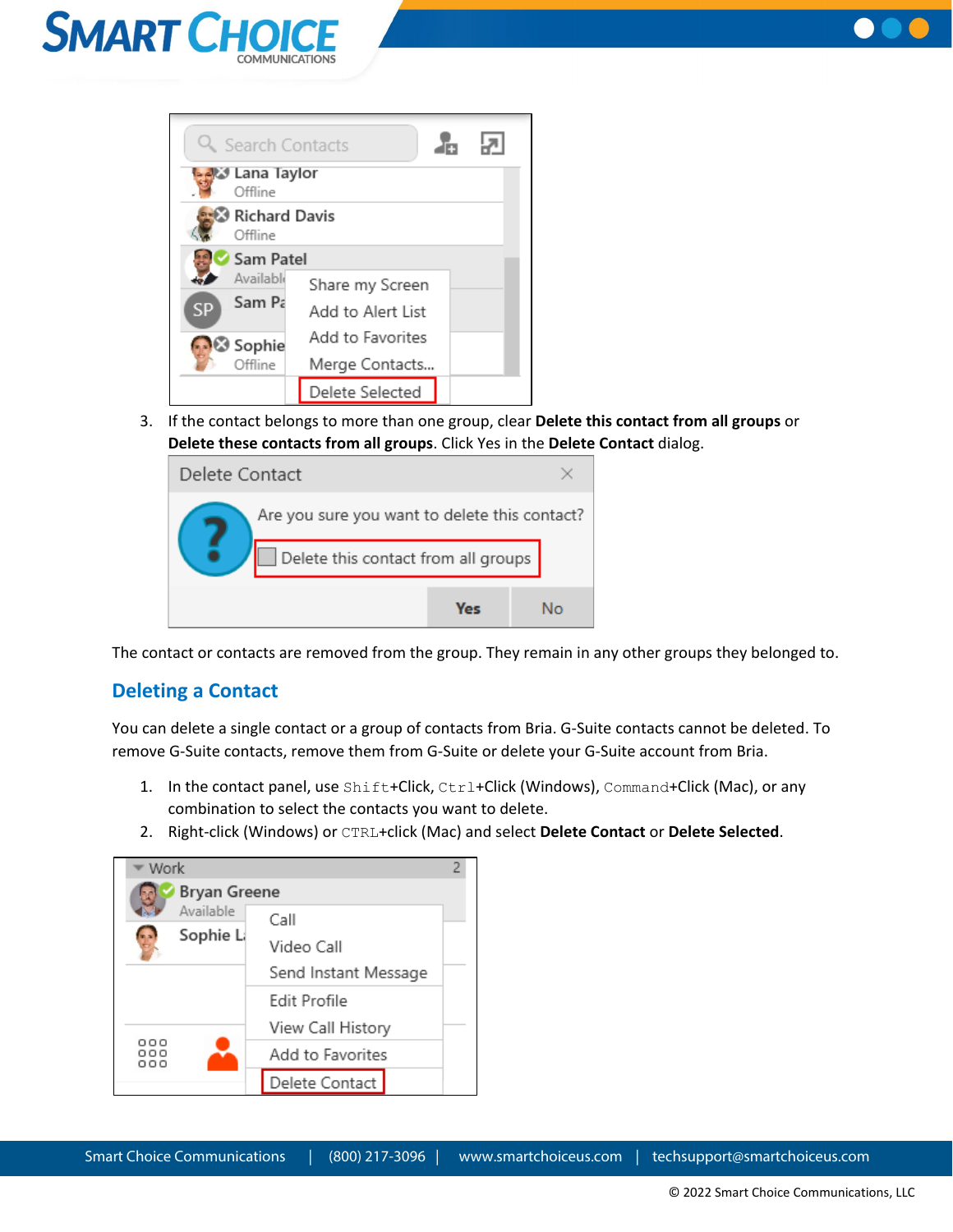

3. If the contact belongs to more than one group, leave **Delete this contact from all groups** or **Delete these contacts from all groups selected**. Click **Yes**.



The contacts are deleted.

## <span id="page-29-0"></span>**Managing Groups**

Contacts are arranged in groups. Bria has three default groups: Family, Friends, and Work. There are two types of groups in Bria – local groups and a Bria group. The Bria group is read only; if you notice something need changing, talk to the administrator of your team who set you up on Bria.

If you have your G-Suite account added to Bria, you see the same groups from G-Suite in Bria. These groups have  $\mathbf G$  on them as an identifier. G-Suite groups are read-only in Bria. If you want to make a change to the G-Suite groups, make the changes directly through G-Suite.

Each contact must belong to at least one group and can belong to multiple groups. You can create, rename, and delete local groups.

As well as organizing your contacts, you can perform the following actions on local groups instead of on individual contacts:

### <span id="page-29-1"></span>**Creating a Group**

Use the shortcut menu or the **Contacts** menu to create a new local group.

1. Right-click (Windows) or CTRL+click (Mac) on a group in contacts from the shortcut menu.

| Work                                                       |  |
|------------------------------------------------------------|--|
| Start Group Chat                                           |  |
| Select the monitor you want to share $\blacktriangleright$ |  |
| Add Group to Alert List                                    |  |
| Add Group to Favorites                                     |  |
| Add Contact to Group                                       |  |
| New Group                                                  |  |
| Delete Group                                               |  |
| Rename Group                                               |  |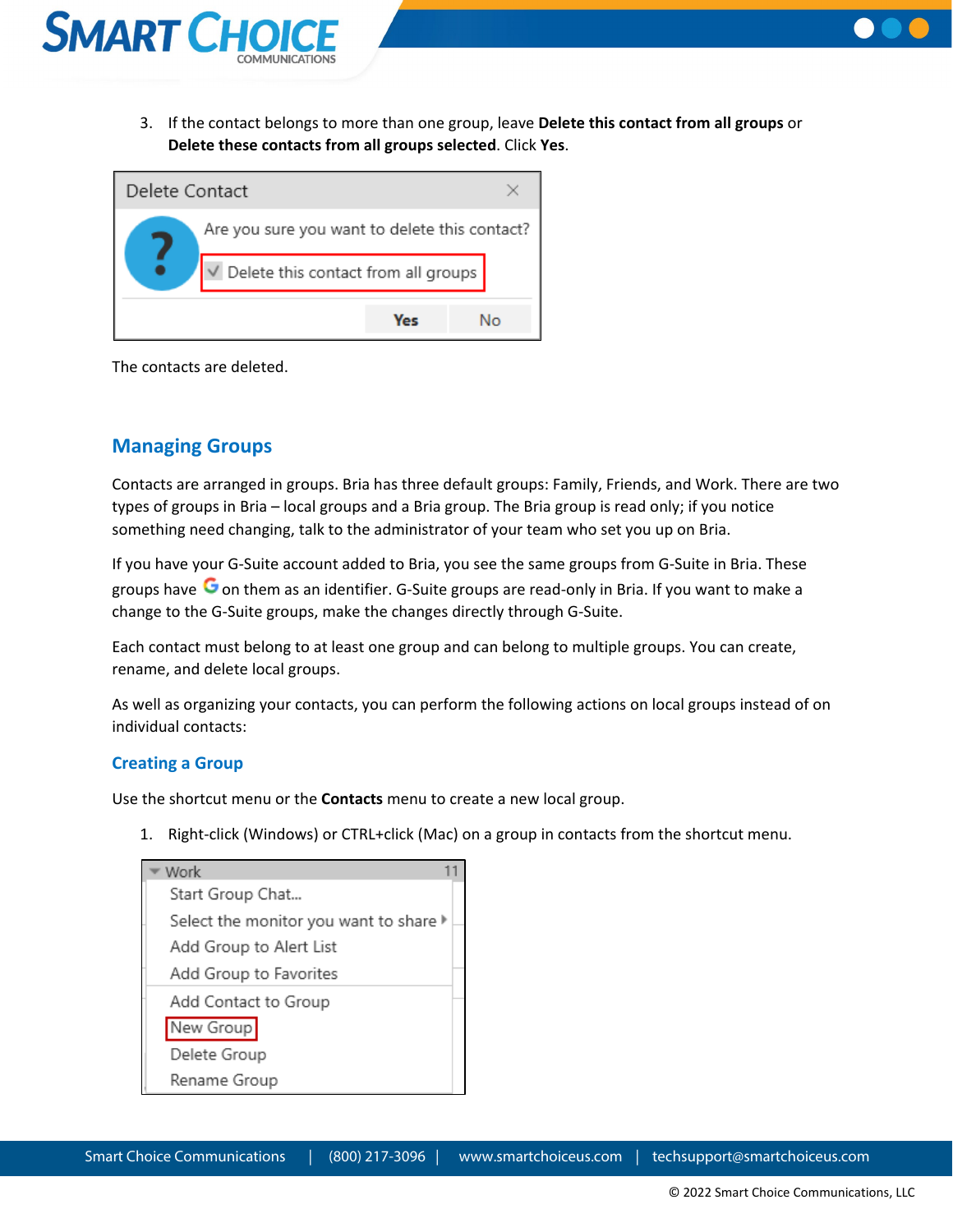



2. Type in a group name in the **New Group** window and click **OK**.

| Enter new group name:<br>New Group | New Group |    |        |
|------------------------------------|-----------|----|--------|
|                                    |           |    |        |
|                                    |           |    |        |
|                                    |           | ΟК | Cancel |

The new **Group** is displayed in the **List of contacts**.

### <span id="page-30-0"></span>**To Create a New Group Using the Contacts Menu**

1. Click **New Group** on the **Contacts** menu.



2. Type in a group name in the **New Group** window and click **OK**.

| New Group             |    |        |
|-----------------------|----|--------|
| Enter new group name: |    |        |
| New Group             |    |        |
|                       | ОΚ | Cancel |

The new **Group** is displayed in **Contacts**.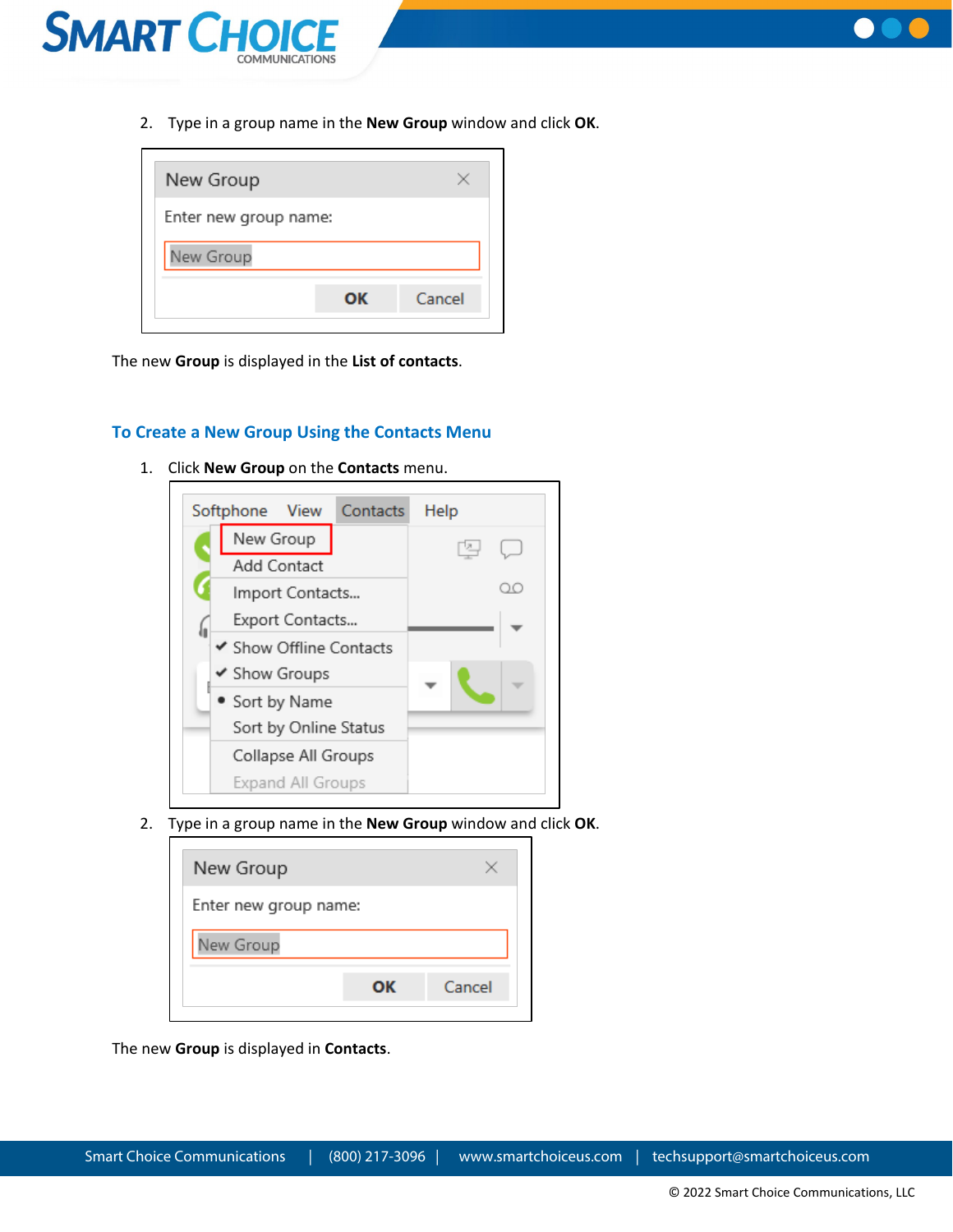



## <span id="page-31-0"></span>**Renaming a Group**

You can rename Bria groups. You cannot rename G-Suite groups.

### <span id="page-31-1"></span>**To Rename a Local Group Using the Shortcut Menu**

1. Right-click on a group in **Contacts** and select **Rename Group.**



2. Type in the new group name in the **Rename Group** window and click **OK**.

| ΟК | Cancel |
|----|--------|
|    |        |

The Group appears with the new name in the **List of contacts.**

#### <span id="page-31-2"></span>**Deleting Groups**

You can delete local groups from Bria. You cannot delete G-Suite groups.

### <span id="page-31-3"></span>**To Delete a Local Group**

1. Right-click (Windows) or CTRL+click (Mac) on a group in contacts and select **Delete Group.**